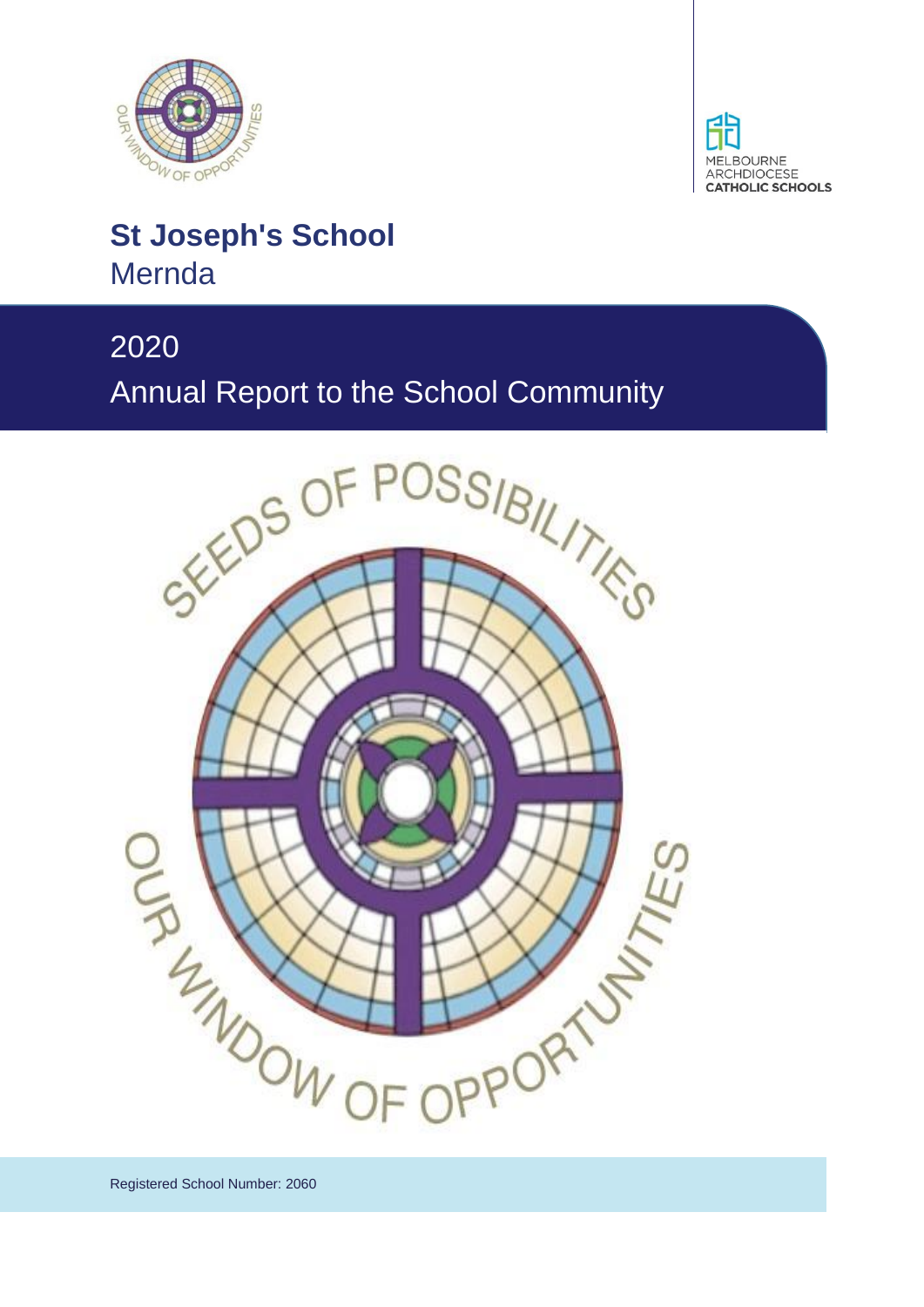# **Table of Contents**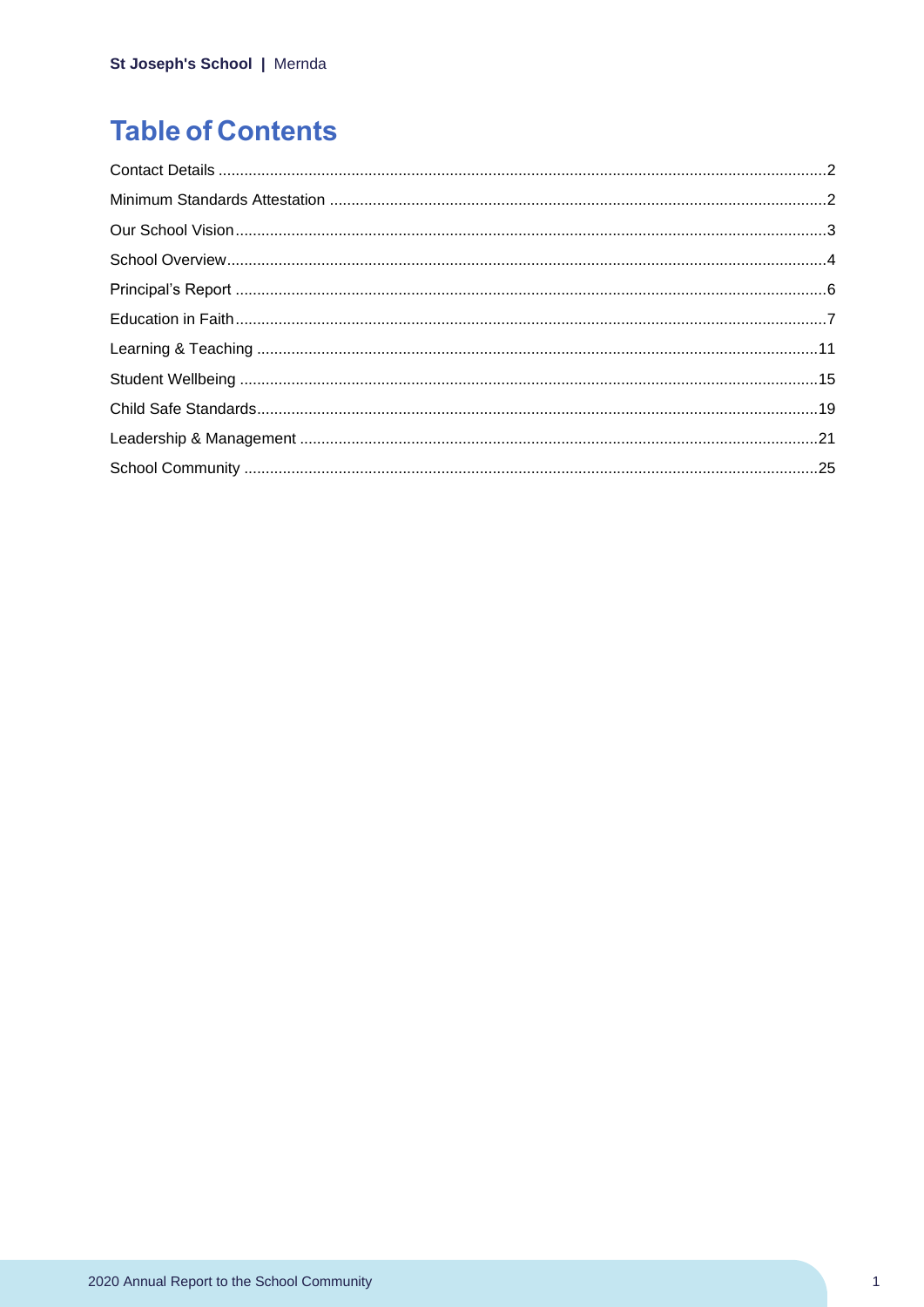# <span id="page-2-0"></span>**Contact Details**

| <b>ADDRESS</b>            | 44 Mernda Village Drive<br>Mernda VIC 3754 |
|---------------------------|--------------------------------------------|
| <b>PRINCIPAL</b>          | Marita Richardson                          |
| <b>PARISH PRIEST</b>      | Marita Richardson                          |
| <b>SCHOOL BOARD CHAIR</b> | Marita Richardson                          |
| <b>TELEPHONE</b>          | 03 9717 6480                               |
| <b>EMAIL</b>              | principal@stjmern.catholic.edu.au          |
| <b>WEBSITE</b>            | www.stjosephsschoolmernda.org              |
| <b>E NUMBER</b>           | E1394                                      |

# <span id="page-2-1"></span>**Minimum Standards Attestation**

I, Marita Richardson, attest that St Joseph's School is compliant with:

- All of the requirements for the minimum standards and other requirements for the registration of schools as specified in *the Education and Training Reform Act 2006 (Vic)* and the *Education and Training Reform Regulations 2017 (Vic),* except where the school has been granted an exemption from any of these requirements by the VRQA
- Australian Government accountability requirements related to the 2020 school year under the *Australian Education Act 2013 (Cth)* and the *Australian Education Regulations 2013 (Cth)*
- The Child Safe Standards prescribed in Ministerial Order No.870 Child Safe Standards, Managing Risk of Child Abuse in School.

#### 08/04/2021

**NOTE:** The School's financial performance information has been provided to the Australian Charities and Not-forprofits Commission (ACNC) and will be available for the community to access from their website at www.acnc.gov.au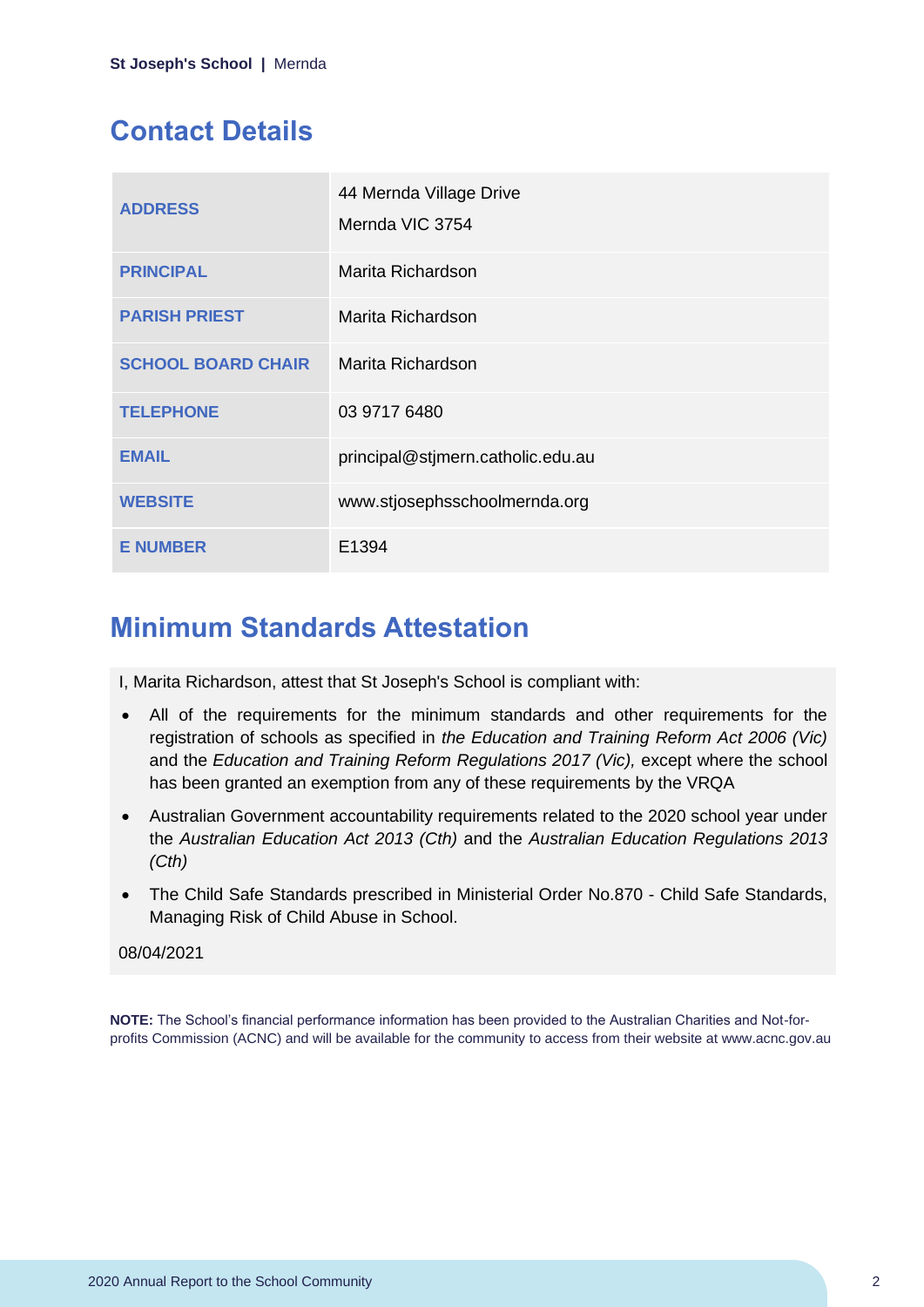# <span id="page-3-0"></span>**Our School Vision**

St Joseph's Catholic Primary School values a Catholic environment of educational excellence that ignites the imagination, develops good citizenship and creates a lifelong search for knowledge.

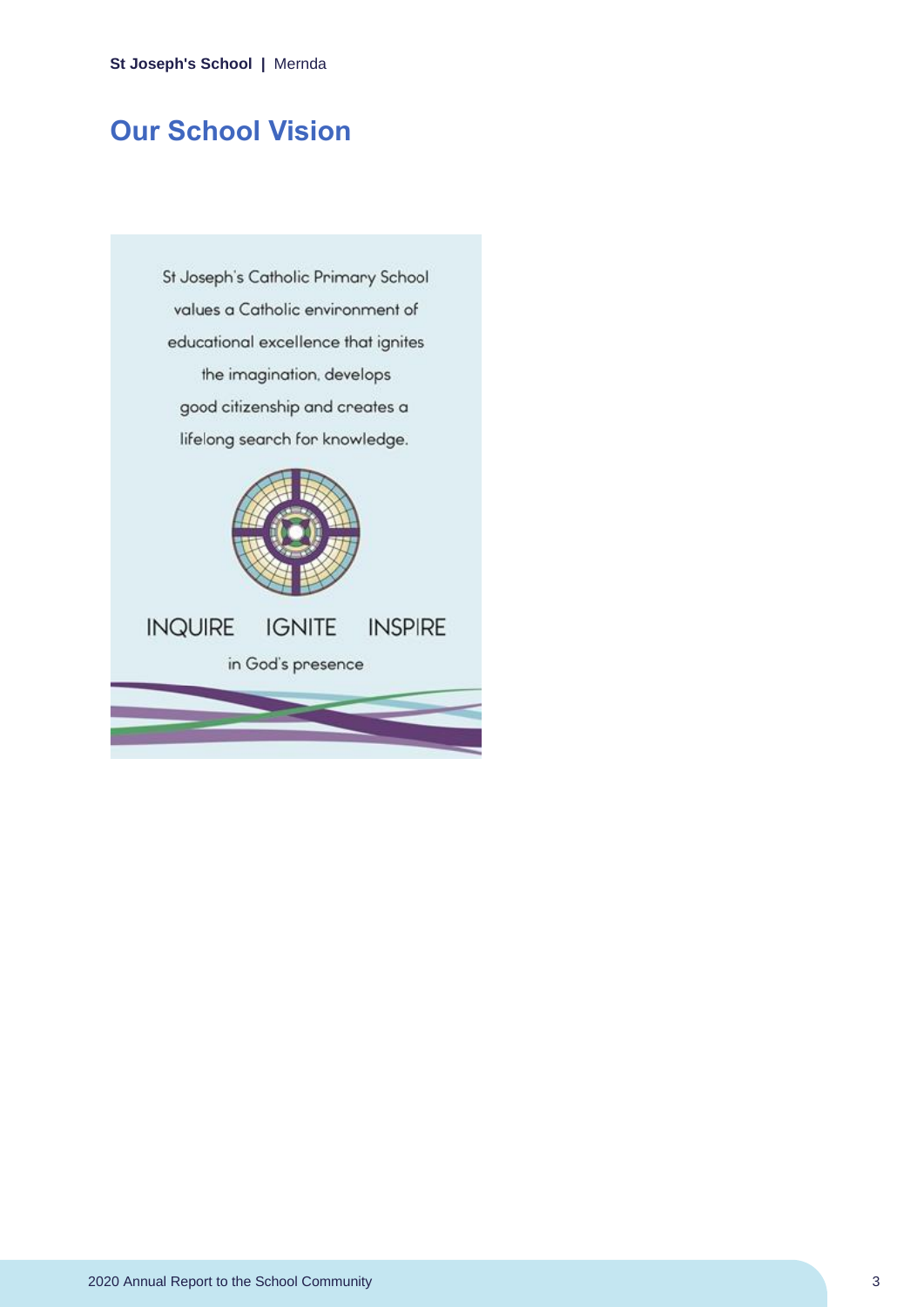# <span id="page-4-0"></span>**School Overview**

St. Joseph's is a co-educational Primary School situated in the northern outer suburbs of Melbourne, providing a Catholic education for children from Prep to Year Six. The school opened in February 2009, with an enrolment of 42 children and in 2020 currently has 363.

The school is committed to the faith development of all members of its community. St Joseph's provides rich learning programs and opportunities, with the long-term goal of empowering students to become lifelong learners. We encourage a shared responsibility to challenge learners and their families to reflect on their relationship with God and the Catholic tradition.

The design of St Joseph's is far removed from the conventional 'box-like' classrooms. Innovations in pedagogy and the physical environment have grown out of contemporary understandings about children and learning and from the school's strongly held belief that children have a right to the highest quality social and learning experiences. The learning environment provides a diverse and flexible environment where an inseparable relationship has been created between pedagogy and design. Students and staff welcome the friendliness and purposefulness of their Learning Village and treat it with care and respect.

Differentiating the curriculum based on evidence is vital to the success of each child. The provision of state of the art technological resources is integral to the school's belief in accessing information from a global perspective with the belief that these are tools are for learning. Students recognize these are tools to assist in organization, timetabling, cooperative and collaborative learning. These tools are used for constant communication and collaboration with the principal, teachers and school community to share their work and learning and obtain constructive feedback for future learning both at school and from home to assist in the transformation of learning throughout the community.

At St Joseph's Primary School the staff believe that students learn through engagement in complex experiences in which they make relevant, purposeful connections. The pedagogical approach to learning and teaching embraces the philosophy of authentic learning that draws on a range of tools and strategies to develop thinking skills, collaboration, independence and ownership of learning. Each day is full of purpose, where cognitive engagement and connectedness to the real world are priorities which enables authentic learning for every member of the community.

The engaging and inclusive curriculum is designed to meet the needs and interests of all students. It focuses on developing students' depth of understanding of core concepts and interdisciplinary knowledge and skills needed to be adaptive, to transfer learning to new contexts and to prepare for learning throughout life. The school designs curriculum utilising the Victorian Curriculum, mandated for all Victorian Schools. This curriculum provides a coherent and comprehensive continuum of learning in which we construct inclusive learning plans, assess student's progress and report to parents.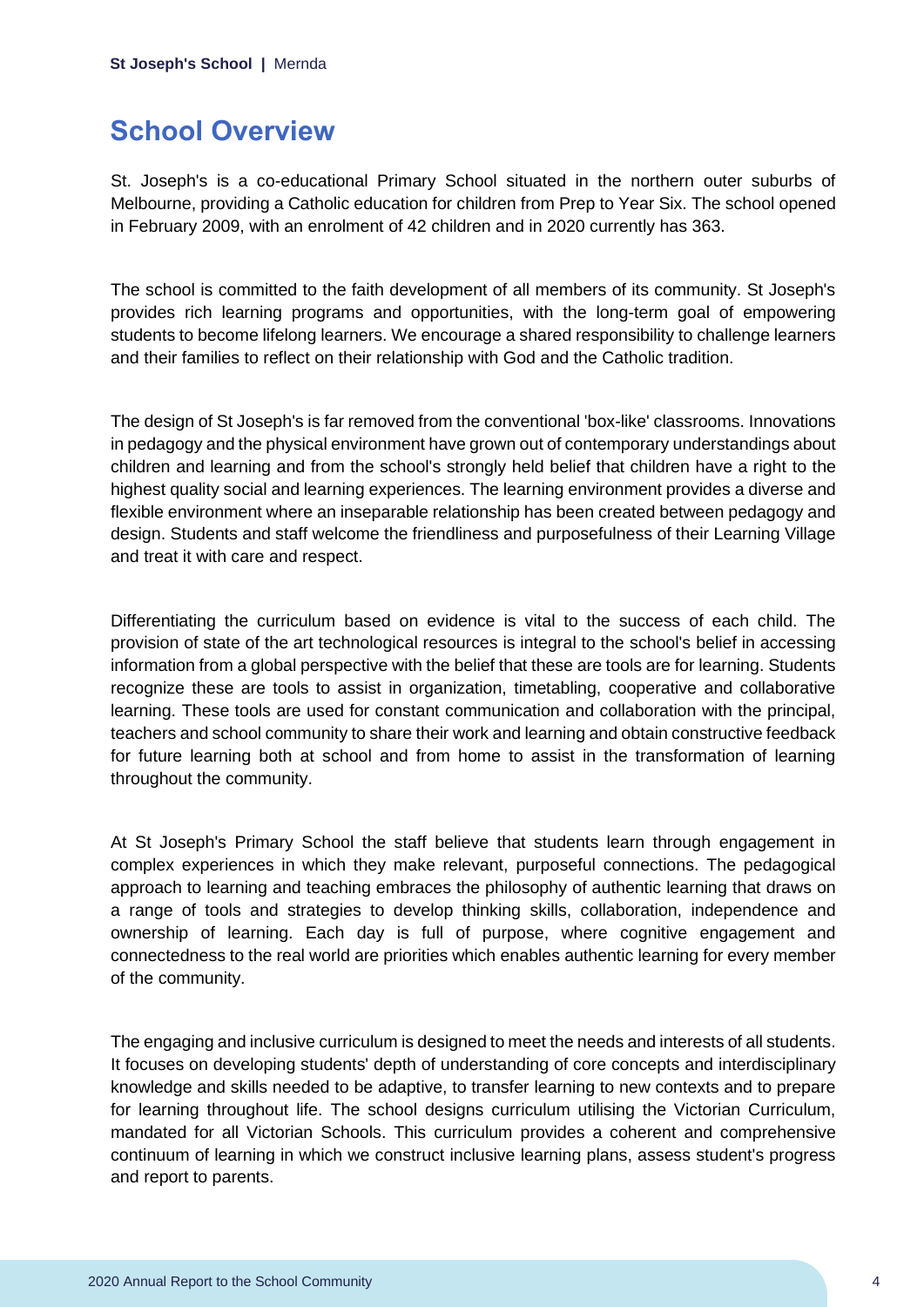#### **St Joseph's School |** Mernda

We nurture an atmosphere of respect, honour, trust, justice, independence, creativity, resilience and virtue which are qualities and dispositions as taught and imparted in the Gospels' and demonstrated by our patron, St Joseph. It is an environment where every member is called by name, recognised for their achievements and appreciated for their contribution to the community of St Joseph's Catholic Primary School.

An Out of School Hours Program is offered on site in the Nazareth Centre. Before and After School Care programs are offered on both a permanent and casual basis. This program provides a needed service to our community in a welcoming, supervised and structured setting.

Our Leadership Team at St Joseph's has aimed to work collaboratively to promote a shared leadership model to empower staff to nurture a learning culture. In 2019 a School Improvement Plan was designed through our Review process. This aims to engage in reflection and dialogue that is distinctive to our Catholic school, honouring the learning entitlement of each learner.

Coming from our Review process, and in consultation with leadership, staff and our community, we designed three priorities for the next four years.

Priority one: That the school continues to embed the Catholic identity.

Priority two: Build the capacity of staff to lead evidence informed growth for students.

Priority three: Strengthen student and parent engagement in life at St Joseph's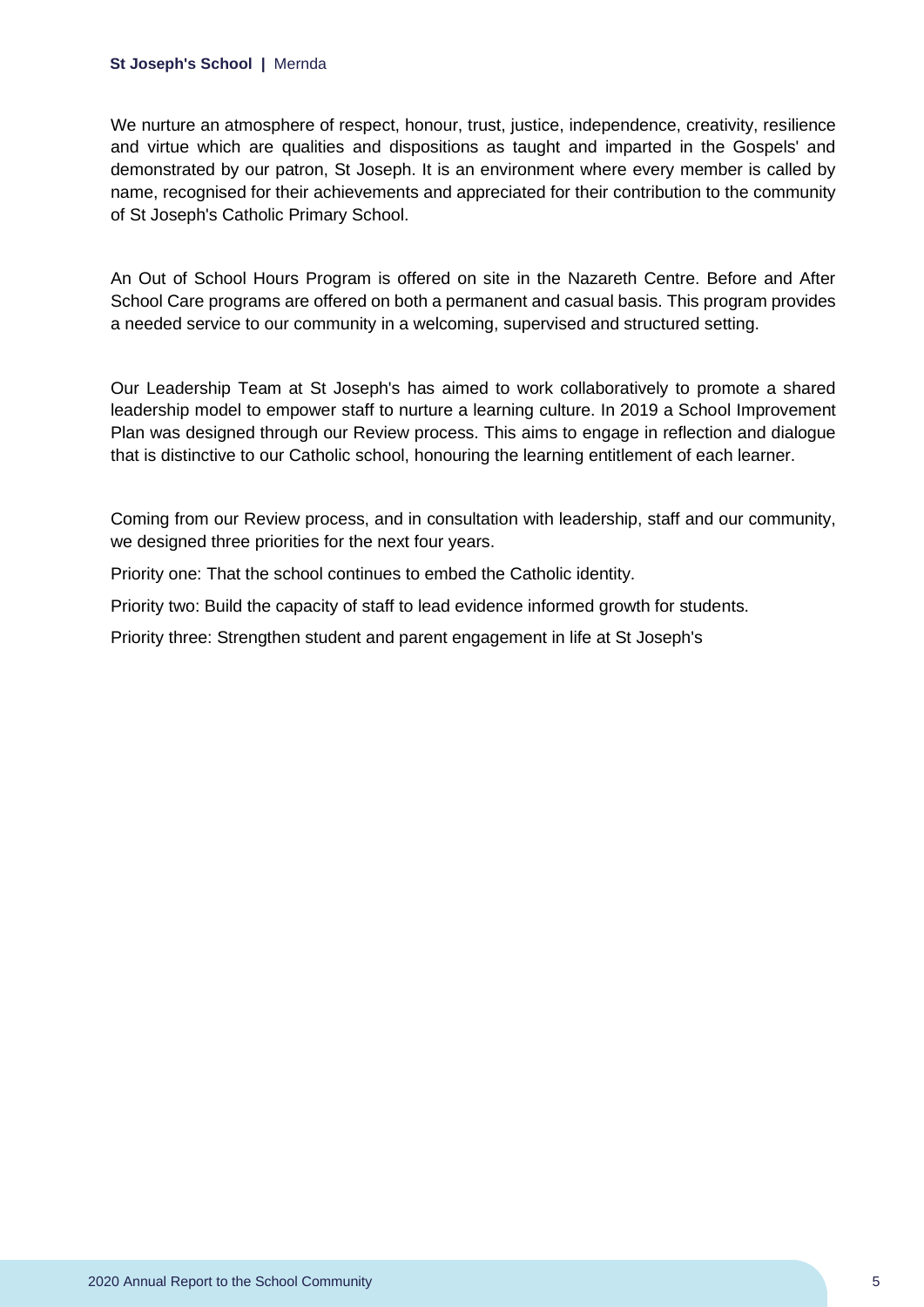## <span id="page-6-0"></span>**Principal's Report**

We began our year of 2020 with the theme of "We are one, we are many: created in God's image." This symbolism was most poetic as 2020 unfolded. This year has been a year of uncertainty, from a deadly pandemic that is still with us, to a global movement for racial justice. Our country faced one of the most devastating bushfire seasons as it burned into the new year of 2020, burning a record of 47 million acres, killing 1 billion wildlife and displaced thousands of people with some losing their lives. On January 9<sup>th</sup> the World Health organisation announced a deadly virus had emerged known as COVID19. It was to change our thinking and our lifestyle. So, throughout this year we have experienced world shifting and major changing events. Throughout it all we have risen to the challenges and shown that we are one, a community of resilience and perseverance.

I am really proud to see the development of our community, and I am overwhelmed from the achievements and successes that everyone has created over this unique year. I would like to take this opportunity to sincerely thank Father Martin and Father Shymon for their continued support to our school community. In a year that was, Father Martin and Father Shymon continued to make us feel connected to our beliefs and faith. Throughout this year we have further cemented stronger partnerships and worked in the spirit of creating and designing new frontiers for our new parish of Mernda, Whittlesea, Doreen and Kinglake. Our parish, Christ the Light, was created out of a rich tradition of pioneering faith communities in this region. I would like to thank our sister schools of St. Paul the Apostle Doreen and St. Mary's Whittlesea for their continued support. Their constant presence in the school and support to all members of the school community is very much valued and appreciated. It is also evident in the many ways the parish school community come together as one when celebrating the sacraments, monthly family masses and significant seasons in the church's liturgical calendar.

There have been many developments during the COVID school year of 2020 with a continued focus on building relationships and improving student outcomes and agency through onsite and remote learning. The use of data and evidence to focus on learning, goal setting and feedback, engagement of parents as partners in learning has driven the work that we have achieved throughout 2020. Learning is celebrated at St. Joseph's. The data and evidence clearly shows that students are engaged, have ownership and have an agency in their learning.

Thank you to all our parents, our carers, our extended families, the parent bodies as the School Board and Parents and Friends who continually support our school in creating an essential partnership between home and school. Your continued support is greatly appreciated. I would also like to thank all the staff, who continually place the children at the centre of all that we do. I would especially like to thank our students, who surprise and delight us every day with their thirst for learning and the resilience and determination they bring to the school. They are inspirational as they enthusiastically join in our school life.

I look forward to working in partnership on your child's learning journey,

Marita Richardson

PRINCIPAL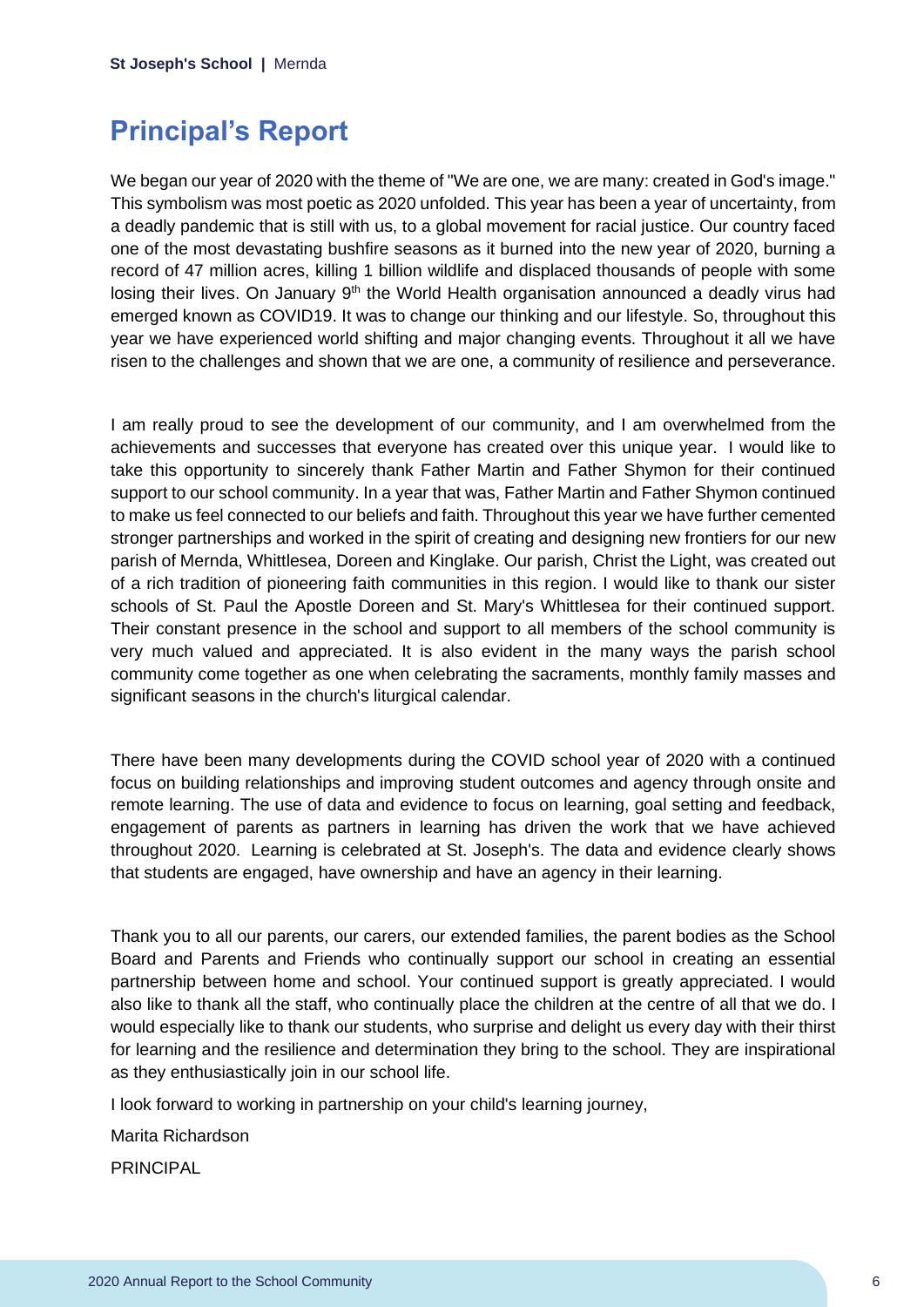# <span id="page-7-0"></span>**Education in Faith**

## **Goals & Intended Outcomes**

Goal: To promote a re-contextualised and dialogical school

#### Intended Outcomes:

- That the school strengthens evidenced-based learning as a consistent whole school approach to learning and wellbeing that is clear in its non-negotiables, use of robust evidence and data analysis, expectations, monitoring and review to take the approach to a higher level of implementation
- That the school implements a systematic approach to staff observation and feedback and student's feedback on learning that will also contribute to building the professional learning culture of the school.
- That the school continues to enhance the Catholic identity of the school through a strategic strategy that develops faith knowledge as well as impacts on each person's spiritual and faith journey and their relationship with God.
- Develops explicit strategies that increase teacher, student and parent empowerment and participation in the life of the school.

## **Achievements**

St Joseph's Catholic School continues to work in close partnership, to continually enhance it Catholic Identity and deepen its faith journey, within the Catholic Parish of Christ Light. We work dialogically with the members of the other communities in our parish. St Paul the Apostle, St Mary's Whittlesea, the Kinglake Community and the Parish Pastoral Associate along with the Parish & Associate Priests, come together to plan, organise and sustain an ongoing sacramental faith journey. We continually engage in a dialogical setting as a Parish and School team to ensure faith and life find a meeting place.

The Nazareth Centre, which is the place of worship on Sundays and also for school liturgical celebrations, is a constant reminder of our Catholicity. As the numbers of worshippers in our community has increased we have outgrown our small St Joseph's Catholic Church. In order to accommodate the number of parishioners, attending masses, all weekend Masses and selected weekday masses are now celebrated in the Nazareth Centre. We continually display and revise icons, images, prayer tables and statues to enhance our stance as a Catholic School. Our foyer is both a shared entrance to the school and Nazareth Centre. We are seen as a parish community. This year has posed a challenge for our community to gather regularly to celebrate liturgical celebrations due to the Covid-19 pandemic. This has been an opportunity for our parish of Christ the Light to work and re-think creatively to keep our families and Parish community connected, during the imposed regulations of 'no gathering' for Liturgical celebrations. This has been achieved by offering mass and liturgical celebrations in an online forum through live streaming, pre-recording and reimagining how we offer these important events to our community. When the opportunity was presented to receive the Sacrament of Confirmation we were fortunate to have Father Martin confer the candidates; have a limited amount of family and live-steam it to the community.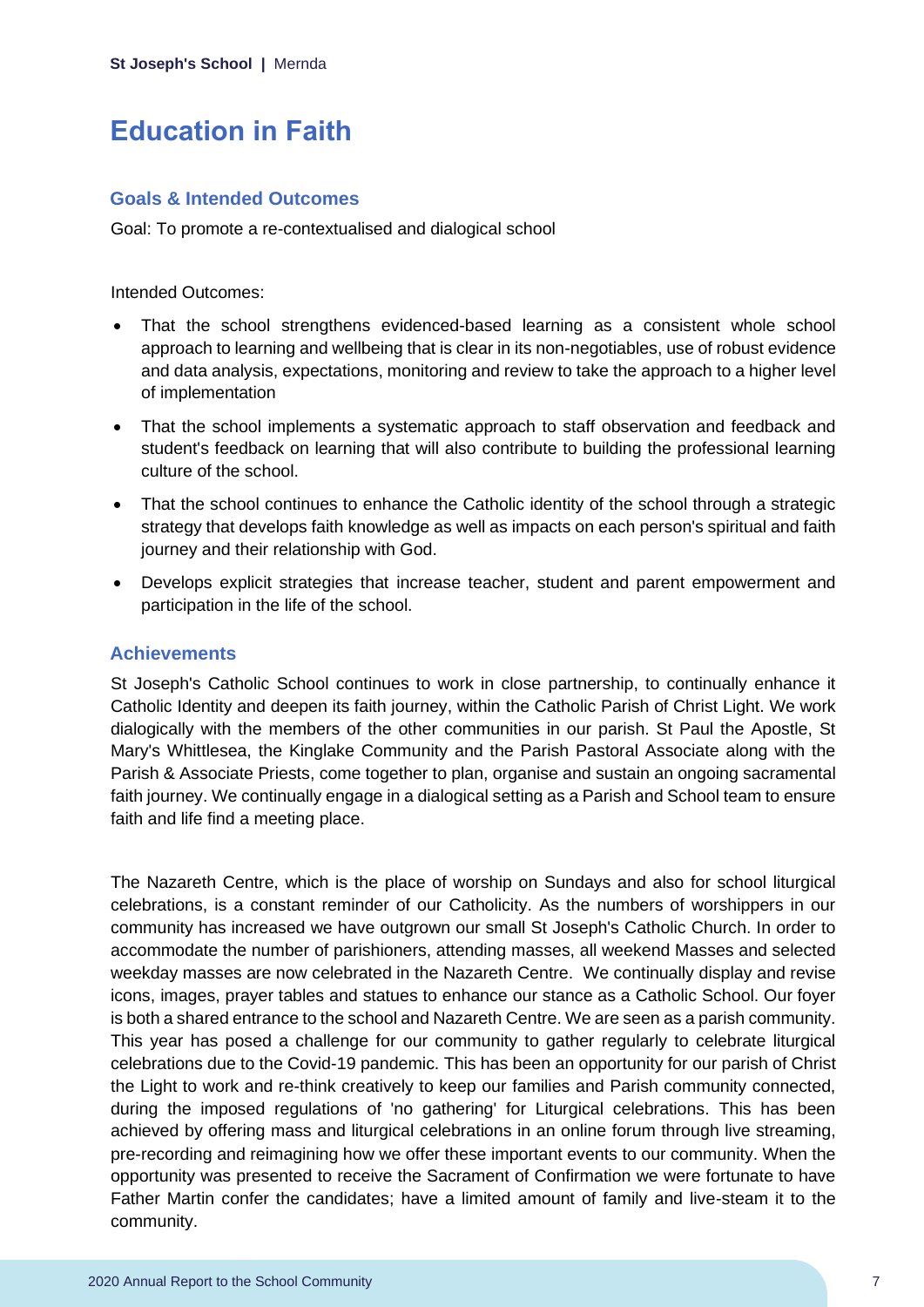We regularly use our St Joseph's prayer at morning INGOMA gatherings. Again, at different stages throughout this Covid-19 year, INGOMA was offered to our students and families in an online forum. When students were able to return to school and be onsite, Senior students were given an opportunity to plan, design and lead morning prayer. Support is given to those students to link prayer to contemporary issues of the day. We link the dispositions of our Patron Saint throughout our daily activities to inspire and support us on our lifelong faith journey.

Our Religious Education curriculum and Pedagogy of Encounter at St Joseph's Catholic Primary School is faithful to the mission, the traditions and Catholic Identity of our school. These values are centred on relationships within the learning community. This pedagogy is applied throughout a collaborative planning process where teachers enter into dialogue as learners themselves to attend to their own religious formation and professional development. Following this our aim is to create deep learning and powerful teaching to animate learners in Religious Education. Teachers design learning experiences for students and consider possibilities for learning in a dialogical and recontextualised way that will progress student learning outcomes in line with achievement standards. Provocations, fertile and rich questions are posed as well as tapping into student questions so as to identify where to next in their learning. The 2020 year witnessed a greater reliance on technological resources, and websites such as 'Understanding Faith' and to Know Worship and Love online student books.

Throughout the year, professional learning in Religious Education was addressed on-line. As staff were planning, preparing, resourcing and delivering Religious Education for the students, they were also engaged in facilitated and collaborative dialogue with the Learning and Teaching Leader to increase student learning outcomes. In 2020 the school leadership included a Learning and Teaching Leader in Religious Education and a Leader in Sacramentality and Stewardship. This was in response to strengthening, deeping and extending our Catholic Identity with a holistic approach to Religious Education. We worked towards authentically integrating faith, life and culture with prayer life and sacramentality as well as addressing the Religious Education curriculum.

Our dispositional curriculum states the particular dispositions of Respect, Creativity, Self-Managing, Resilience and Reflection. These dispositions are embedded into the Religious Education Curriculum and they are acknowledged and celebrated when used. The curriculum reflects what is valued and important by specifying the essential knowledge, skills, dispositions and behaviours in a designed Religious Education curriculum accessible to all students. It is a thinking curriculum which extends students to higher levels of knowledge, understanding and functioning and enables teachers to develop professionally, both individually and as a staff. Following on from professional development, more work has been established on 'breaking open' scripture. We planned to introduce the three worlds of the text into our Religious Learning design. The worlds are - behind the text, in front of the text and of the text. This strategy is an approach that recognises scripture as more than simply words on a page. It allows the learner to know something about where the text has come from, the meaning of the text in its original context and how the text is used and interpreted in today's world. This strategy will continue to be ongoing and is beginning to be adopted throughout the school.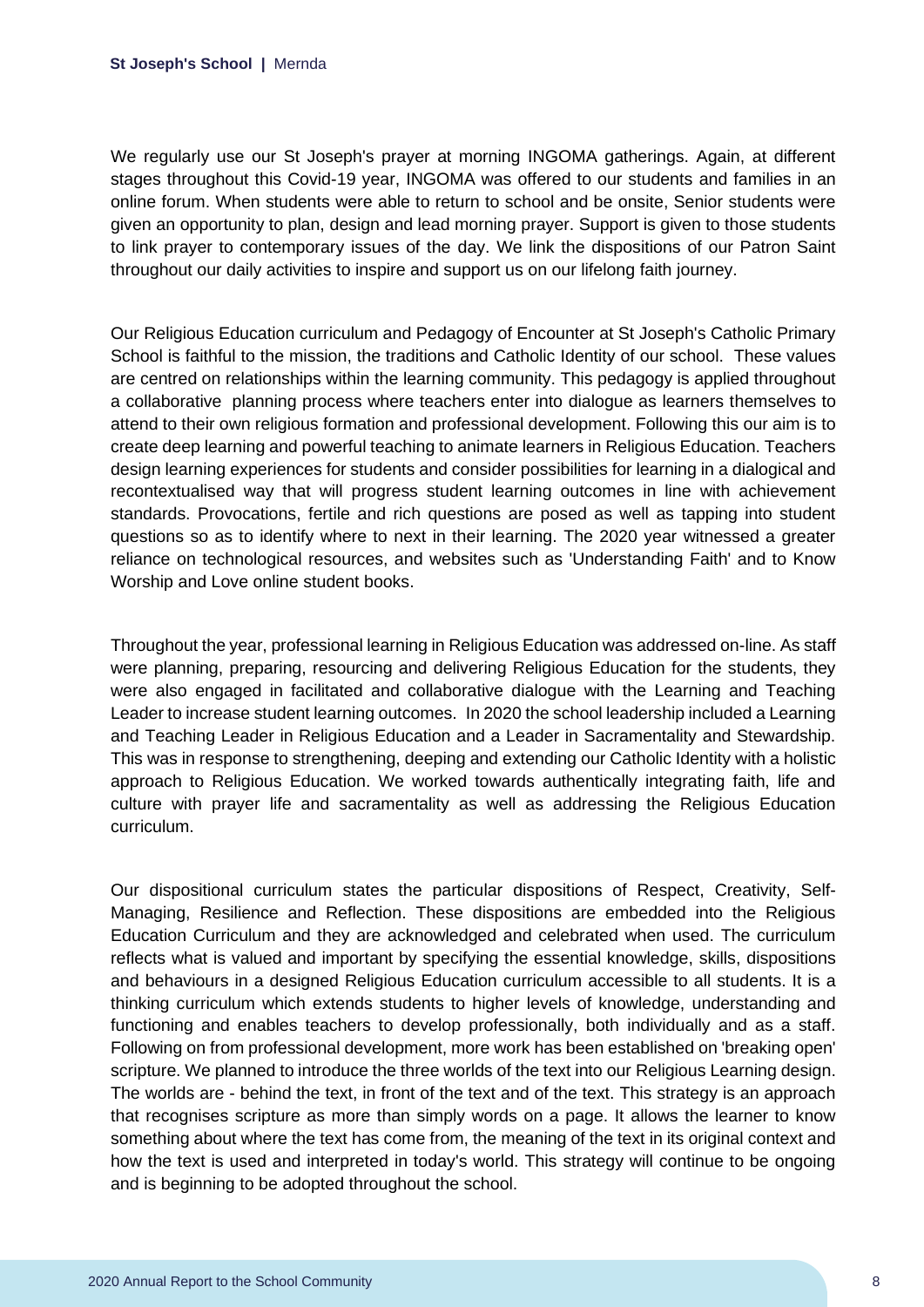We have continued to explore and embed the Renewal of the Religious Education Curriculum throughout our planning and designing of learning experiences. Deep thinking and learning have driven our robust and rigorous Religious Education curriculum. Religious Education is integrated throughout our school life and key learning areas and is based on the Horizons of Hope - Pedagogy of Encounter.

The 2020 Sacramental Program has been quite a challenge due to the Covid-19 pandemic, however through open lines of communication within our Parish of Christ the Light and a reimagined approach, we have continued to meet the needs of our growing demand of families with children wanting to receive the Sacraments. The Religious Education Leaders from the three Catholic Schools in the Parish along with the Parish staff, met regularly via online platforms to plan and design strategic approaches to cater for our students and their families in their Sacramental journey. While we continued to offer Registration, Information Sessions, Retreat Days and Family Formation Faith opportunities in a different format according to the restrictions and requirements placed upon us during the pandemic, Commitment and Presentation Sundays associated with the Sacraments of Eucharist, Confirmation and Reconciliation were invitational and responsibility for attendance was placed upon our families. Due to our density quotients this year and an inability to mix students and families from each setting i.e Nazareth Centre at Saint Joseph's, Anawim Centre at St Mary's and Saint Paul the Apostle at Doreen, all celebrations of the Sacraments were held at the respective setting. We are fortunate to continue to have the services of both Father Martin Ashe and our new associate priest, Father Jude Johnson to enrich our faith life in many various and relevant ways.

Each year we use a theme to connect our lives with our work. In 2020, it was "We are one, we are many!" This was a time to reflect upon the past, honour the present and plan for the future as a multicultural nation. At the start of the year we had time to engage with the theme through prayer and staff faith formation opportunities. We embraced this theme in 2020 as it also embodies our catholic traditions and catholic social teachings of justice, human dignity and hope for all. As we moved through the year we were invited to connect in a variety of different ways and draw upon the sense of community and resilience that St Joseph's thrives on.

During a non-Covid-19 year, classes are timetabled to lead our monthly Masses. Unfortunately these were unable to take place during 2020, however, links to our Parish Website where the live streaming of weekly mass and opportunity for engaging in online prayer were regularly sent out to our school community during remote learning as it was taking place. Therefore, due to Covid 19, adjustments were made to 2020 Ash Wednesday celebrations, so the students onsite were still able to engage in an Ash Wednesday prayer service and those students at home were presented with an online prayer service. Whole school celebrations, such as St Joseph's feast day, Opening School Year Mass and Stations of the Cross were severely affected during the Covid Year. When the students were able to engage in onsite learning throughout 2020, Social Justice Leaders and School leaders were continually given the chance to represent St. Joseph's School whenever the opportunity arose. Towards the end of the year when students were back onsite, our Social Justice and Stewardship Leaders led the school in engaging with Mission October and the Socktober Project.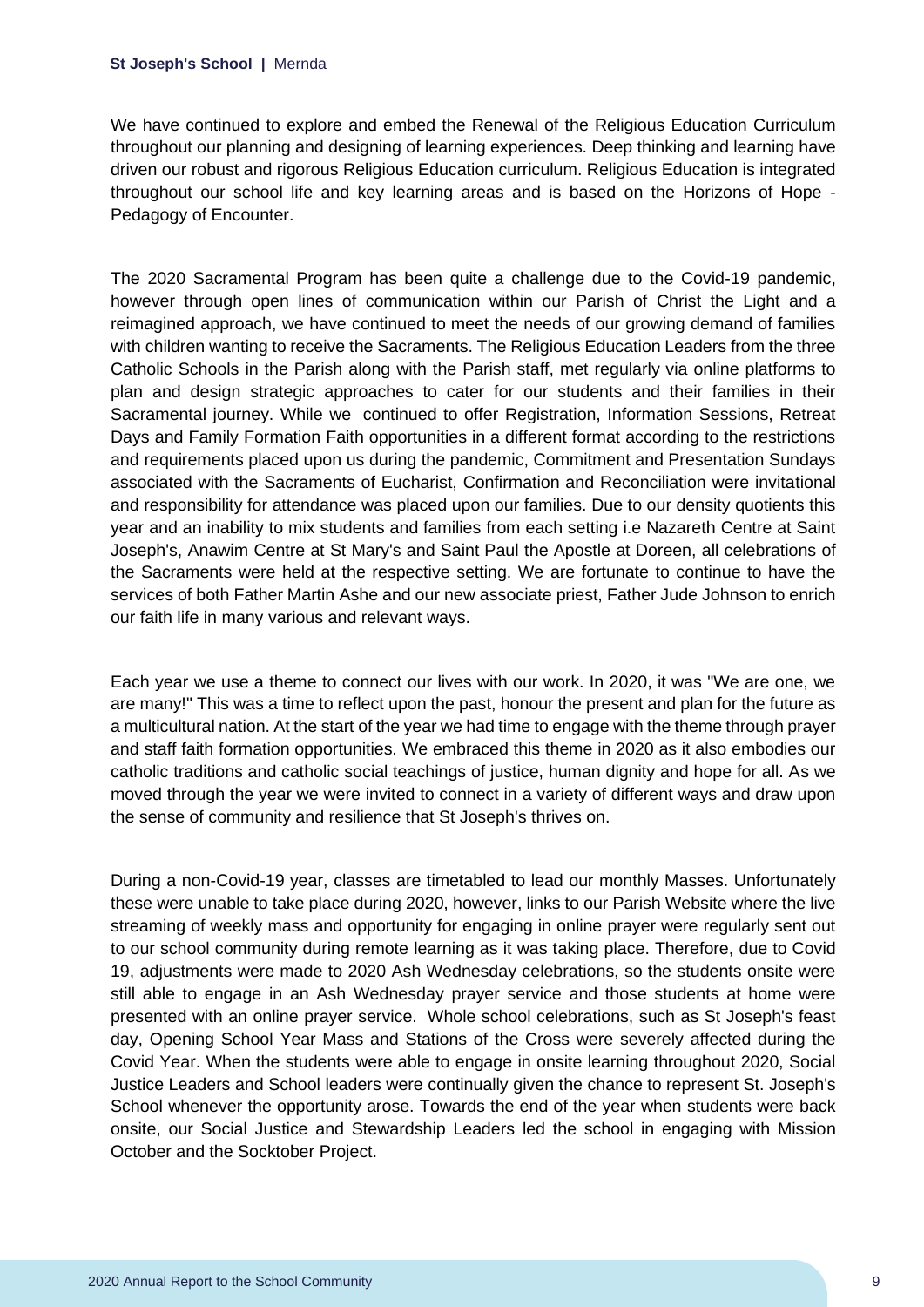Some of the ongoing opportunities for students to engage in prayer during INGOMA gatherings, which again, because of the Covid Year, needed to be created online were; Holy Week, Easter, Mother's Day, Father's Day, 'Feast of Fred', All Saints Feast Day.

In 2020, we continued with our School Choir and our choir leader, Raph Wong who is a member of Opera Australia and Victoria Opera. An opportunity was offered to all the community to join in with 'one voice' and contribute to the online STJ Blessing Project. This was a compilation of voices singing The Blessing Song which was then produced by Raph and sent out to the community.

The school newsletter has continued to be an effective way to connect to families and provide updated, comprehensive information about Religious Education, Sacramentality and Prayer. This has also been an opportunity to publish reflective prayers and readings connecting to the events of the time, particularly given the restrictions placed upon us during the Covid-19 pandemic.

St Joseph's is a school that enables all students, Catholics as well as other believers in our multifaith community, to discover meaning in their lives and to deepen their humanity in dialogue with the Christian story.

## **VALUE ADDED**

2019 CEMSIS (Catholic Education Melbourne School Improvement Survey) tools contain questions grouped into the following domains:

| Domain         |      | School % Positive Endorsement CEM Average School Comparison % Positive |
|----------------|------|------------------------------------------------------------------------|
| <b>Student</b> | 53%  | 62%                                                                    |
| Family         | 100% | 70%                                                                    |
| Staff          | 87%  | 78%                                                                    |

- Education in Faith leaders attend Network meetings and Parish meetings
- Parish sacramental sessions in joint celebrations, including Faith nights and student reflection days
- Whole school community liturgical celebrations
- Days of action, awareness and fundraising
- Regular meetings with parish, parish schools, Education in Faith leaders and principals.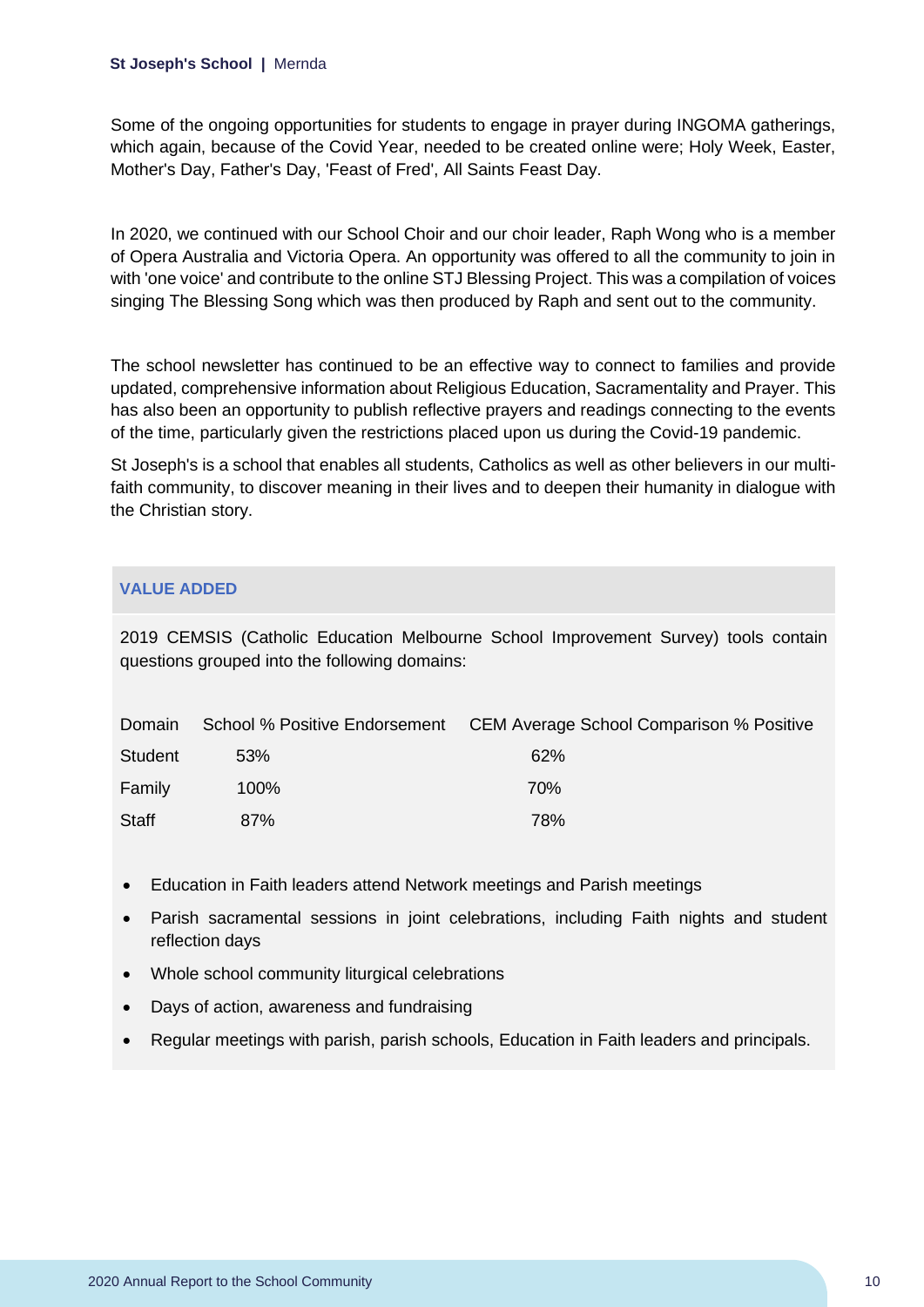# <span id="page-11-0"></span>**Learning & Teaching**

## **Goals & Intended Outcomes**

Goal: To build the capacity of staff to lead.

Intended Outcomes:

- That the organisational climate of St Josephs will be further improved
- That a consistent approach to evidence based learning be visible
- That evidence based learning is supported by robust data and levels of evidence, nonnegotiables, strategic intervention and consistent monitoring and assessment to improve outcomes for students, wellbeing and safety
- That staff, student and parent empowerment and participation is strengthened
- That the learning spaces are utilised more effectively and embed the philosophy and purpose

## **Achievements**

During 2020 Learning and Teaching in our school transfigured immensely due to the impact of Covid19. Our teaching and support staff, as well as students and families, were flexible in their approaches to a new way of teaching and learning for the majority of our school. The use of Google Apps for Education was increased throughout remote learning and many lessons were conducted online through Google Meets. Google Classroom was used as a mode of communication and access to online materials. Students participated in daily 'Ingoma' online as well as Religious Education, English, Mathematics and Discovery Based Learning online lessons for small group targeted teaching and whole class focus lessons. In response to an identified need in our school community, a focus on wellbeing resulted in 'Feel Good Friday' which gave families the opportunity to engage in mindful, outdoor or family friendly activities set by the teachers.

St Joseph's staff continued to embed an Evidence Based Learning Structure and Framework with an emphasis on Literacy and Numeracy. This has continued to stimulate and engage our students' learning. Opportunities have also been given for teachers to engage in online professional development on how Evidence Based Learning strategies can support improved student learning outcomes. The General Capabilities, together with our dispositional curriculum, are continually embedded in our school culture.

The continued use of the dispositional characters has supported our students in an understanding of what learning is for them. A key feature of using a Dispositional Curriculum and the Learning Pit has been the development of the consistent use of language of learning. Staff and students alike have used the same language to describe the learning at St Joseph's. The Learning Pit has continued to have a huge impact on the students' self- efficacy and how they view themselves as learners.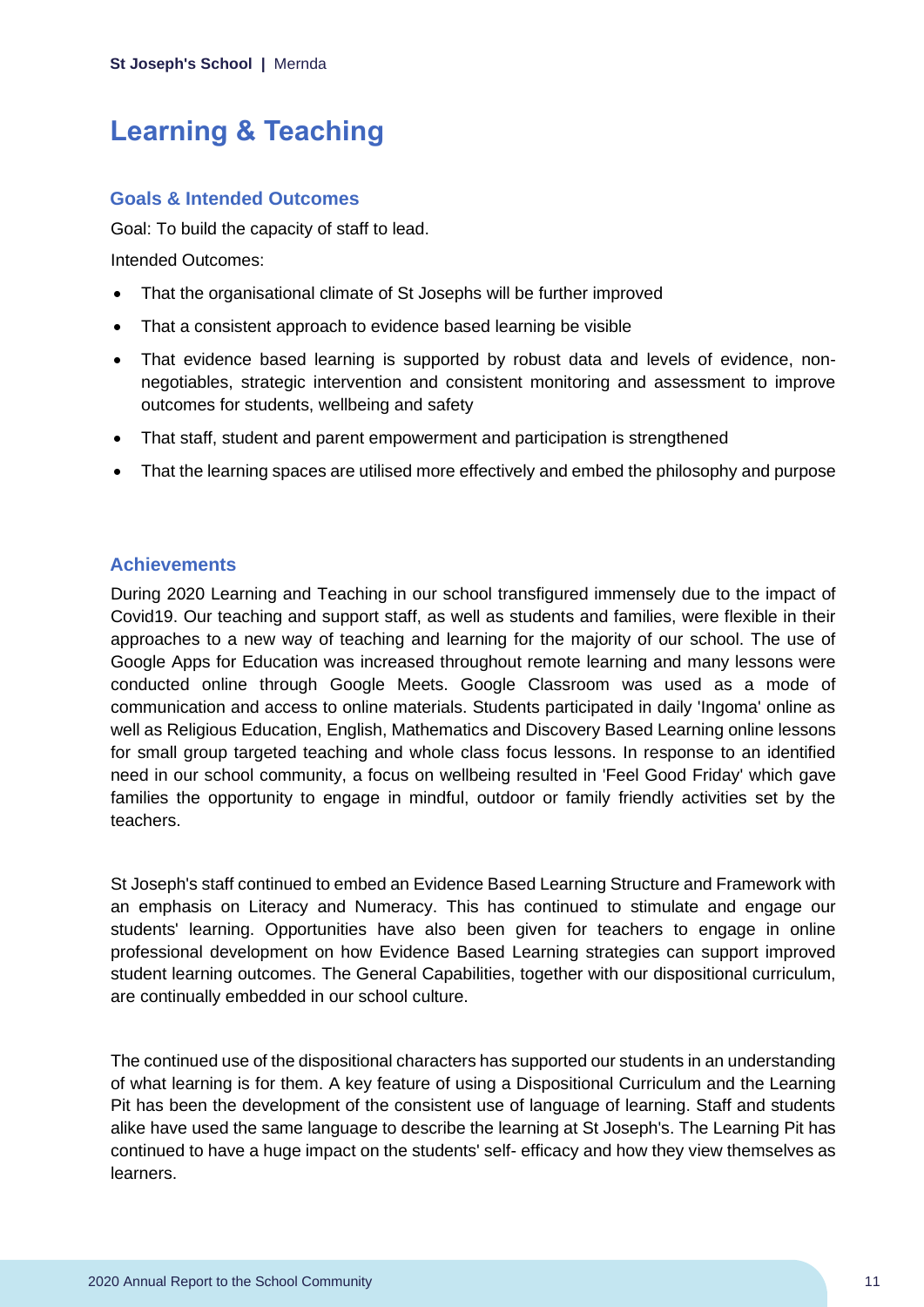As an Evidence Based Learning school, our focus has been to ensure data and evidence of student achievement drives our learning and teaching, making sure we encompass the broad range of abilities of all our students. The consistent use of Evidence Based Strategies such as Learning Intentions, Success Criteria and Feedback have enhanced the role of teachers as they have become evaluators of their own teaching and have supported students to monitor their learning progress. These learning opportunities have enabled engagement in a learning community where students have been able to experience success. Targeted and ongoing online professional learning has resulted in improved teacher efficacy in the use of these strategies. We had Helen Butler, an Educational Expert lead the staff and middle leaders in professional development. The focus was the use of data and evidence to inform teaching. We developed an understanding of formative and summative assessment and reviewed our Assessment Schedule.

Due to the unusual circumstances of the Covid year of 2020, we pivoted with our instructional teaching, as a response from feedback from the parents. A survey was created seeking parent/student feedback. As a school we analysed the results and implemented a rigorous robust online learning and teaching program. This was strategic and structured, aligning to the needs of the students and supporting the parents as support educators. We shifted from generating weekly programing to daily programming. Google Classroom was consistently used as the main form of communication and daily scheduling.

The Literacy Leader and the Numeracy Leader have worked as part of a Learning and Teaching team to lead the professional learning at St Joseph's. This has included the development of a shared understanding of what collaboration means at St Joseph's. We have reflected on our shared insights about collaboration and defined its meaning for St Joseph's. We have engaged in professional dialogue about our current knowledge and practices, particularly with assessment. The following definition has been developed:

At St Joseph's we believe that collaboration is about working together with a common vision. It is embedded in a culture of professional trust, respect, and teamwork within and across the school community. Collaboration promotes effective feedback, engagement and sharing of expertise. It is ongoing through professional dialogue and learning between all its members.

The role of the Literacy Leader has continued with a focus on Foundation - Year Six. She has continued to attend online professional development around classroom practice and disseminate this information to all staff members. The programs available for use at home included access to Wushka, Get Epic, Study Ladder, Kids News, ABC Education, Word Art, Flip Grid, and Inquisitive. Literacy Intervention continued during remote learning for students who had been identified as needing additional support with their literacy learning. A Reading Recovery- style program has supported the development of literacy skills for our most vulnerable students. Staff have also engaged in online learning using Levelled Literacy Intervention (LLI) to support the delivery of a personalised and differentiated curriculum.

The role of the Numeracy Leader has been to work alongside teaching staff in a collaborative, professional role. Their aim was to develop teacher capacity to both enable and extend students through targeted teaching at the Zone of Proximal Development to increase their capabilities as a learner and to improve learning outcomes. As part of the 2020 school year included remote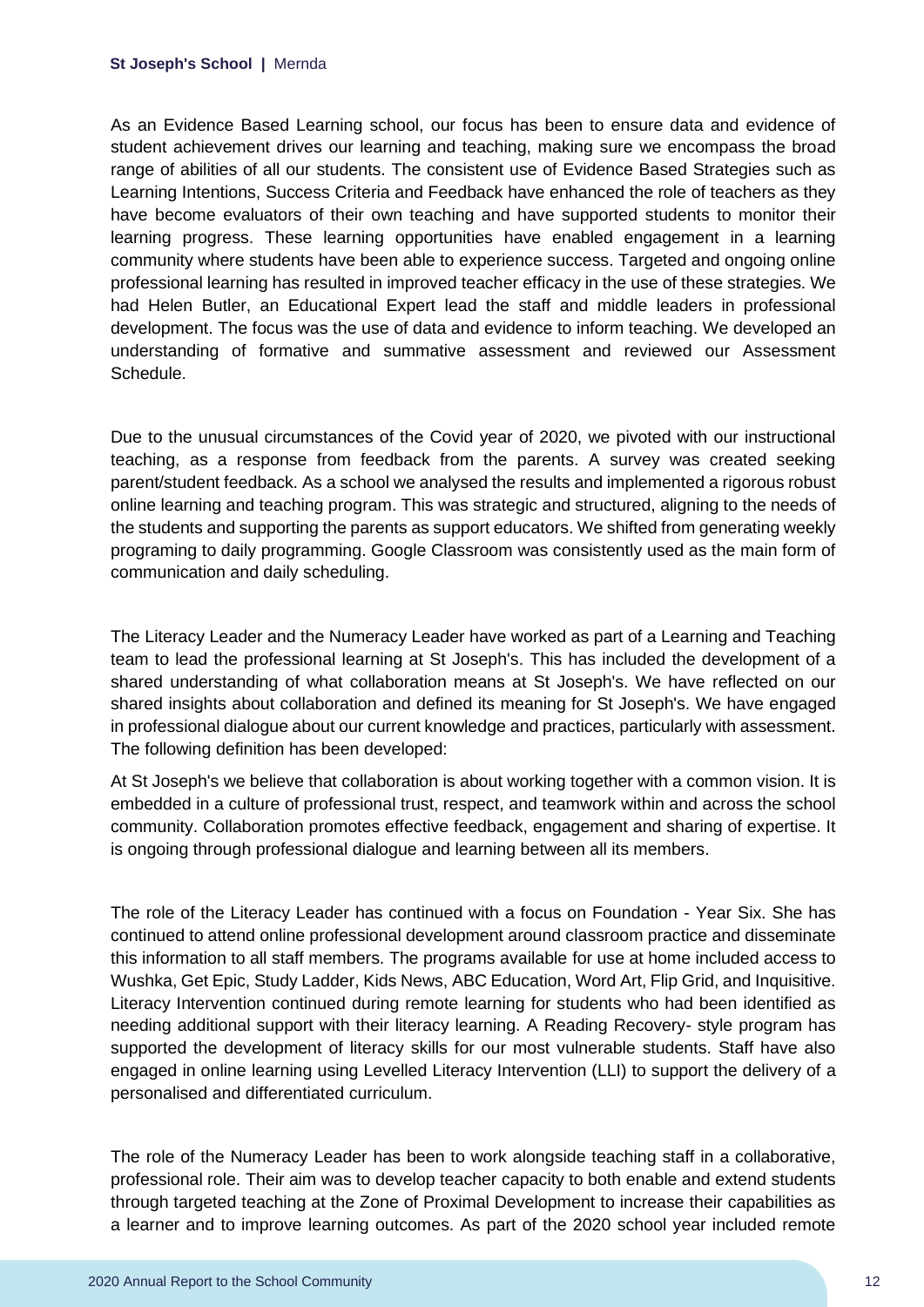learning, there were professional learning opportunities given to teaching staff to develop student competence in using digital technology to enhance learning. The programs available for at home access during remote learning and which also benefited student learning on-site were Essential Assessment, Matific, SplashLearn and IXL Mathematics. Whole school and team planning sessions focussed on analysing and using data obtained from sources such as PAT Mathematics, pre and post assessments and Early Years Numeracy Interview data to inform teaching and identify student understanding, learning goals and growth. Teachers have been supported in their professional learning through Professional Learning Teams (PLTs), facilitated by the Learning and Teaching team, focussing on curriculum development, assessment and reporting and using digital technology to enhance student learning. These have provided an opportunity for capacity building and teacher efficacy in the learning and teaching of Mathematics.

Remote Learning presented the staff, students and families with challenges that seemed insurmountable however, these challenges were met with resilience, understanding, courage, and creativity. Staff designed and implemented a range of online applications to ensure the delivery of high quality, differentiated curriculum. This in turn created opportunities for skills and dispositions that our students had acquired and will continue to acquire and develop, are valuable life-skills.

#### **STUDENT LEARNING OUTCOMES**

Throughout 2020, staff engaged in summative and formative assessment to track student progress. Testing platforms such as Progressive Assessment Testing in Mathematics and Reading supported students and teachers to make ongoing informative judgements for ongoing learning and progression.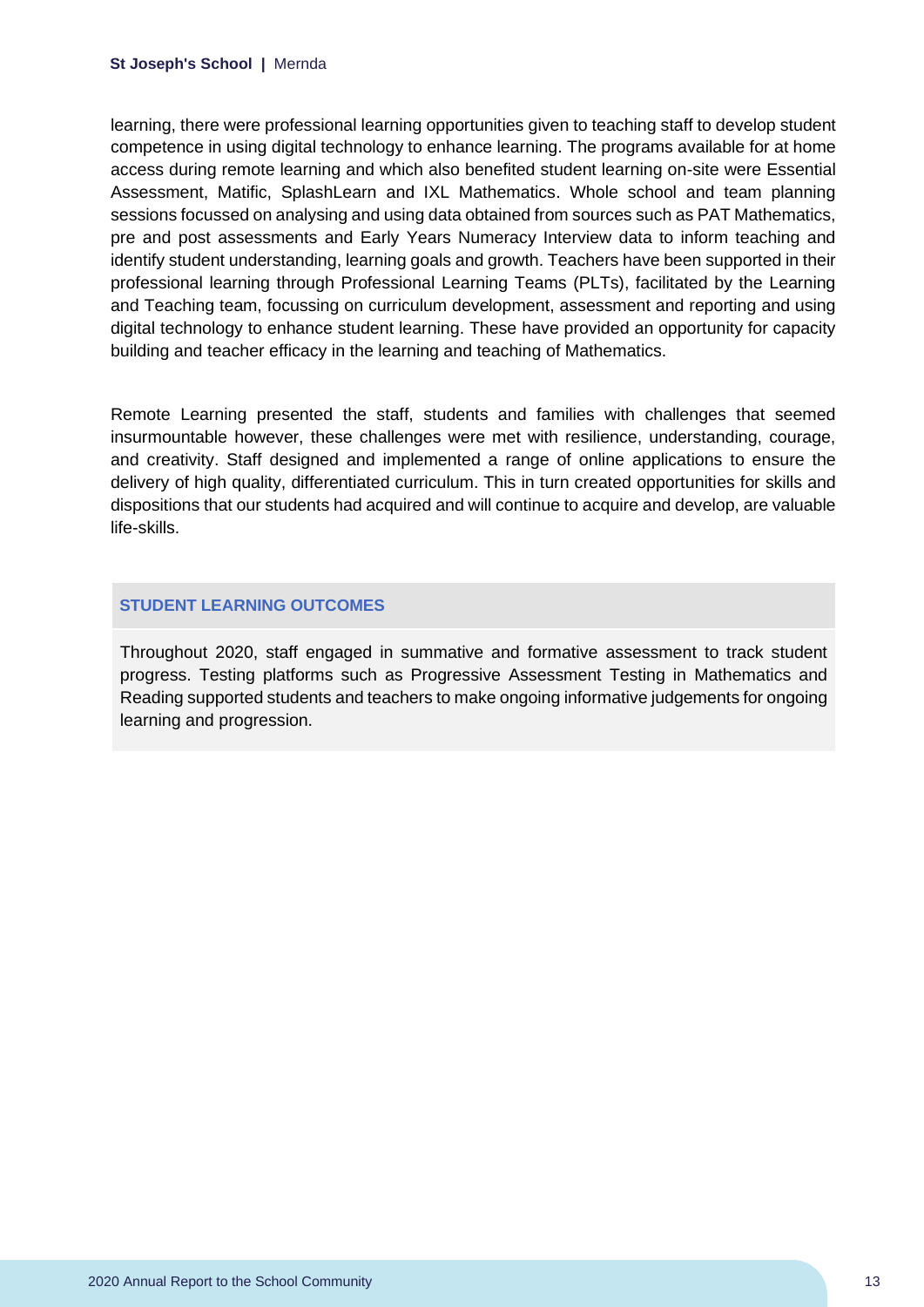| <b>NAPLAN TESTS</b>            | 2018<br>$\frac{0}{0}$ | 2019<br>$\frac{0}{0}$ | $2018 - 2019$<br><b>Changes</b><br>$\frac{9}{6}$ | 2020<br>$\frac{0}{0}$<br>$\star$ | $2019 - 2020$<br><b>Changes</b><br>$\%$<br>$\star$ |
|--------------------------------|-----------------------|-----------------------|--------------------------------------------------|----------------------------------|----------------------------------------------------|
| YR 03 Grammar &<br>Punctuation | 95.3                  | 100.0                 | 4.7                                              |                                  |                                                    |
| <b>YR 03 Numeracy</b>          | 100.0                 | 100.0                 | 0.0                                              |                                  |                                                    |
| YR 03 Reading                  | 95.3                  | 100.0                 | 4.7                                              |                                  |                                                    |
| <b>YR 03 Spelling</b>          | 100.0                 | 100.0                 | 0.0                                              |                                  |                                                    |
| <b>YR 03 Writing</b>           | 97.6                  | 100.0                 | 2.4                                              |                                  |                                                    |
| YR 05 Grammar &<br>Punctuation | 97.0                  | 100.0                 | 3.0                                              |                                  |                                                    |
| <b>YR 05 Numeracy</b>          | 100.0                 | 100.0                 | 0.0                                              |                                  |                                                    |
| YR 05 Reading                  | 100.0                 | 100.0                 | 0.0                                              |                                  |                                                    |
| <b>YR 05 Spelling</b>          | 100.0                 | 100.0                 | 0.0                                              |                                  |                                                    |
| <b>YR 05 Writing</b>           | 100.0                 | 95.7                  | $-4.3$                                           |                                  |                                                    |

#### **PROPORTION OF STUDENTS MEETING THE MINIMUM STANDARDS**

\* There are no NAPLAN results to report in 2020 as the Australian Government decided that due to the COVID-19 pandemic NAPLAN Assessments would not take place.

\*\* Data cannot be reported for this year as the number of students that sat the test was below 5 and the data has been suppressed for privacy reasons in accordance with the ACARA NAPLAN data reporting provisions.

\*\*\* No students sat the NAPLAN tests in this year level and in one or both of the relevant years.



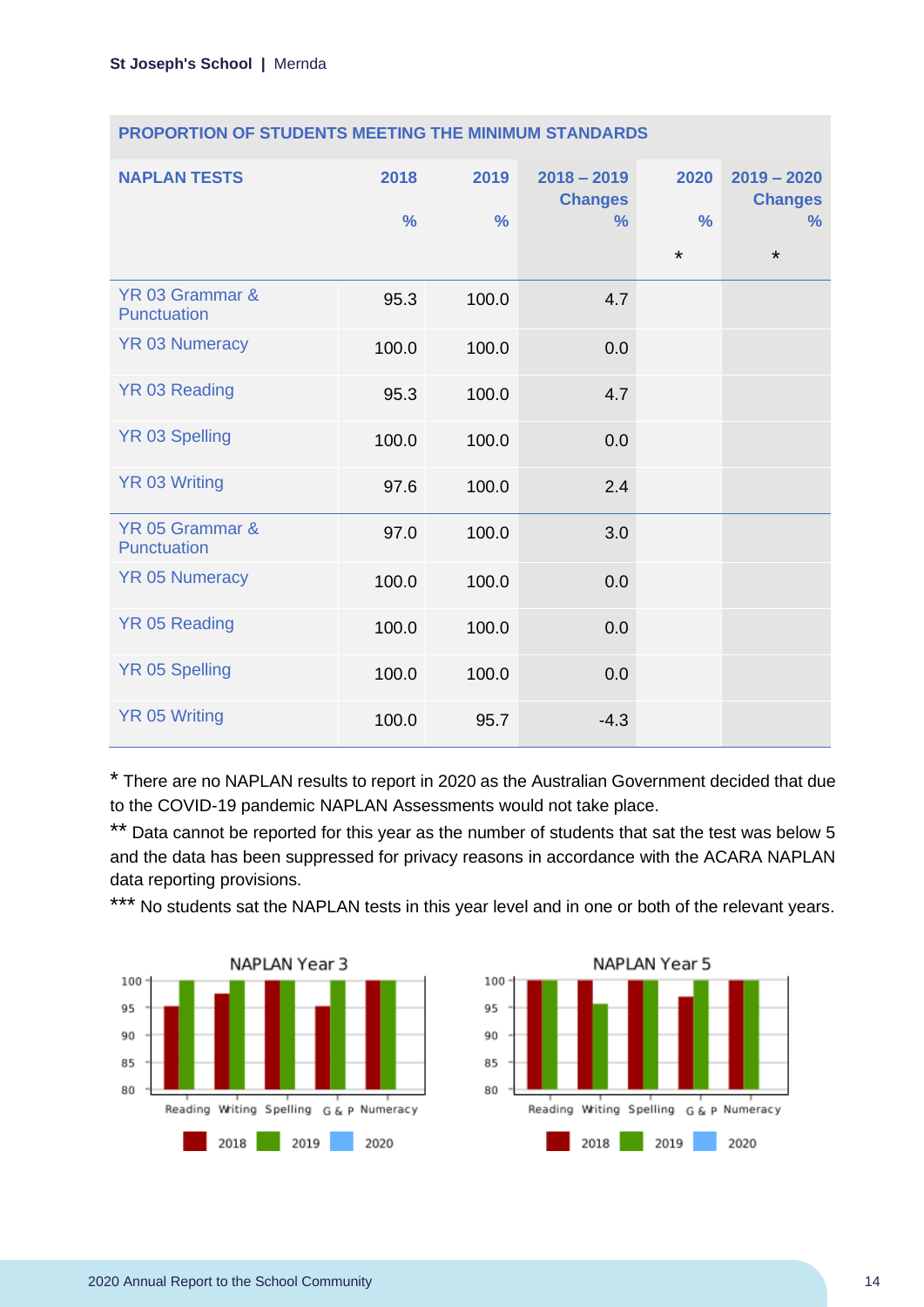# <span id="page-15-0"></span>**Student Wellbeing**

## **Goals & Intended Outcomes**

Goal: To strengthen student and parent engagement at St Joseph's

Intended Outcome:

- That the social and emotional wellbeing of all students will improve academic resilience in students.
- That family school partnerships will be strengthened.

## **Achievements**

Term One, begun with many goals and outcomes set for the forthcoming year. However, as we know by the end of term one school and most of the world was in lockdown. The following summarises the work undertaken during term one prior to the lockdown starting.

2020 was to be the year to build upon and embed the School Wide Positive Behaviour (SWPB) framework at St Joseph's Mernda. In the previous year SWPB was introduced and the foundations were laid. In term one, students from year one through to year 6 were surveyed to gather data on the success and the depth to which the SWPB framework and the expected behaviours had been understood. Students were generally able to recall the school rules, the differences between minor and major behaviours as well as the expected behaviours in the different areas of the school. SWPB is a proactive framework that is based on teaching the expected behaviours in a positive way.

To support the SWPB framework St Joseph's continues to teach the Zones of Regulation in all year levels. The Zones is a Social Emotional Learning program that teaches self-regulation in a systematic approach that categorises emotions into four different zones. The "Zones" curriculum provides strategies to teach students to become more aware of, and independent in controlling their emotions and improving their ability to problem solve conflicts. In addition to the Zones of Regulation Curriculum, the Little Highway Heroes Social Emotional program was introduced to the 2020 prep students. The Little Highway Hero's program covers many important areas including making and keeping friends, developing empathy, learning the skills to calm down right through to managing things like teasing, silliness and bossiness. These Social Emotional Learning programs provide a structure to teach and educate our young students to be positive members of the community through a school wide approach using consistent and student friendly language and strategies.

To support our students and the staff at St Joseph's, Julie-Anne Pinney continued her fantastic work as the school counsellor. Julie-Anne worked in a variety of ways including one to one counselling, small group sessions, classroom breakout sessions and with parents from our community. Julie-Anne had also begun visiting and assisting the preps with the Little Highway Hero's programs and their transition into schooling at St Joseph's.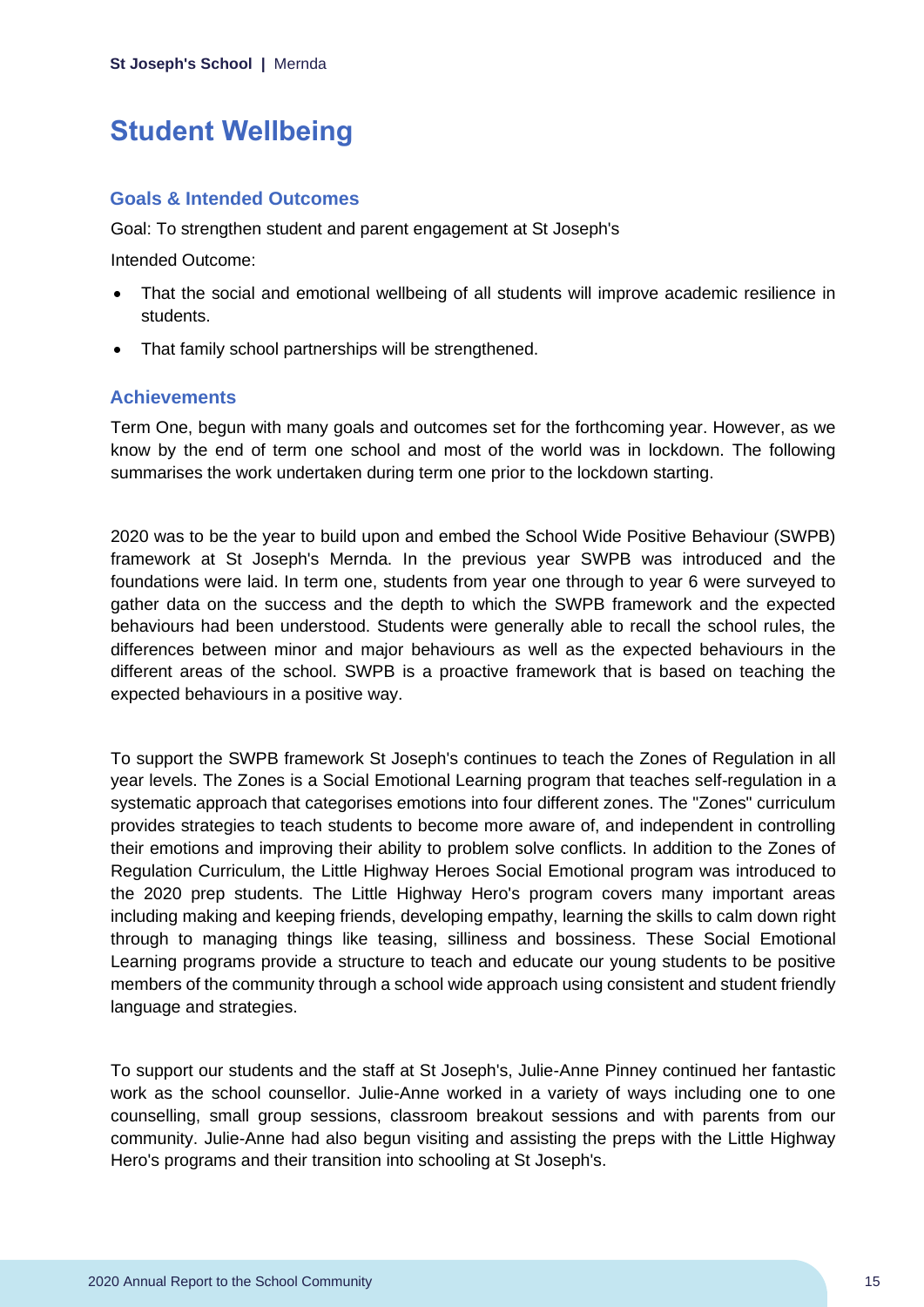Following on from the previous years the National Consistent Collection of Data (NCCD) identified adjustments made for those students with disabilities. The NCCD process requires the school to collect data that identifies those students with disabilities, the adjustments the school makes for those students to access the curriculum and the frequency and intensity to which those adjustments occur. The process was severely impacted by the COVID lockdown and the adjustments made became even more heavily reliant on the use of technology and small focus groups.

During lockdown classes and teaching moved to an online platform, Google Classroom. It was identified that although the online learning was never going to be as successful as face to face, it did provide all that was required to learn from home. However, what online learning could never cater for was the social interactions and opportunities that arise almost accidentally by being in a room with friends and peers. To combat this missing element teachers and students began creating artificial opportunities to interact with each other through online wellbeing sessions, reducing the required work on Fridays and creating hands on different learning opportunities, daily INGOMA meetings and other small groups sessions. These did improve the connectedness to the school however these will never be a suitable substitute to being at school in a classroom and on the yard with friends.

Later in the year students were permitted to slowly return to school. At St Joseph's we made a conscious effort to prioritise many wellbeing and social opportunities following long absences from school. Along with identifying the strengths and skills learnt by students, the school invested a lot of time into identifying what challenges students and the community may face upon returning to school. Students were regularly surveyed and questioned about how they felt being back at school as well as how they felt they were dealing with the significant changes in their lives. I believe the impact of COVID from a Wellbeing and Social Emotional point of view will be long lasting and will no doubt carry over to 2021. The need for specific and structured programs such as Zones, Highway Hero's and the reinvention of the School Wide Positive Behaviour framework is essential in managing anxiety, behaviour and the other challenges that may arise following such a significant and long-lasting interruption to our young students educational journey.

## **VALUE ADDED**

Throughout remote learning our school introduced a Feel Good Friday which focused on students emotional and social wellbeing. This came from feedback throughout the time in relation to surveys conducted. Our counsellor, Julie- Anne, also supported the students and families that were onsite and offsite.

Our focus strategies of High Way Heroes and Zones of Regulation etc also supported students throughout the year.

#### **STUDENT SATISFACTION**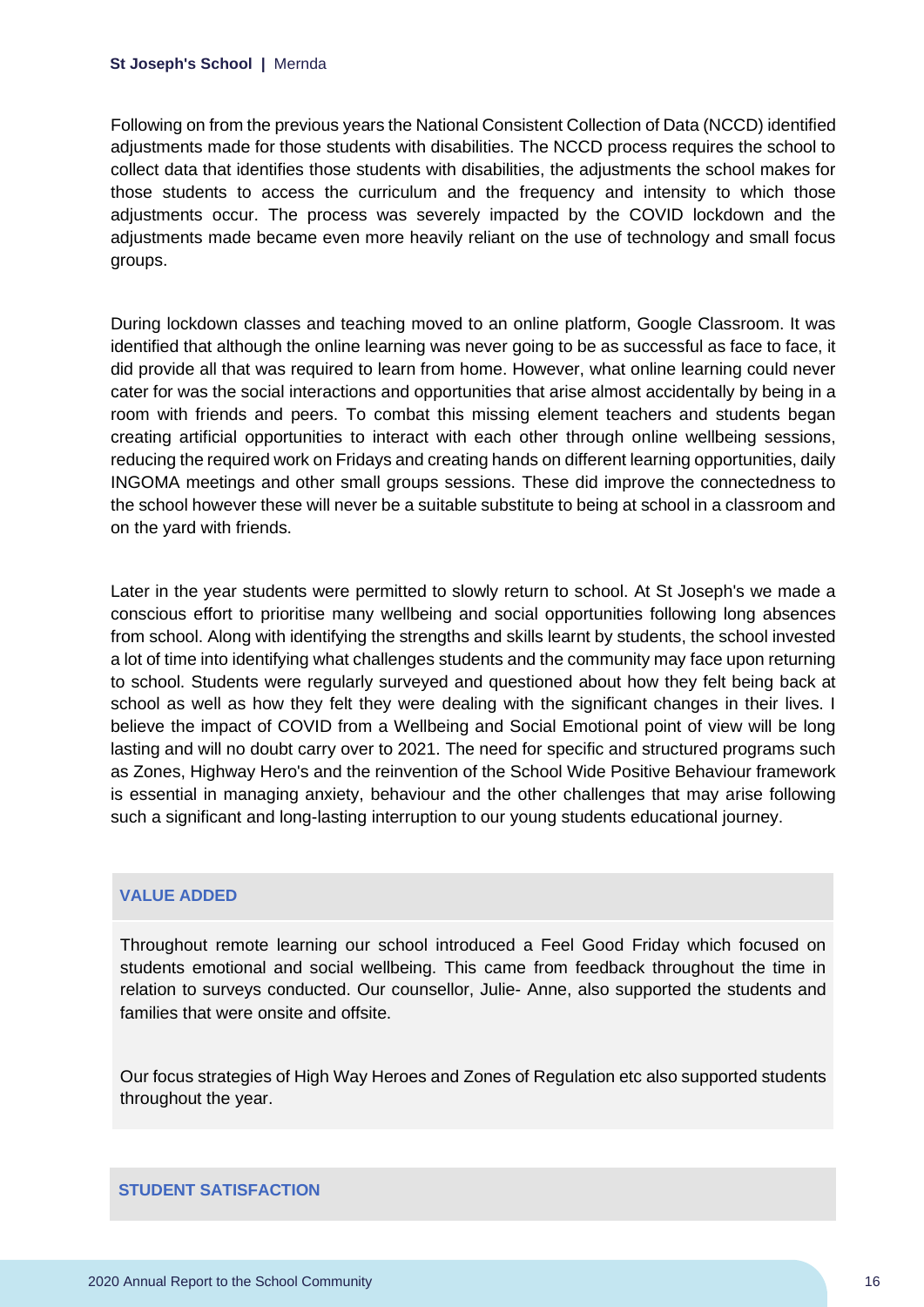During 2020 our school conducted a variety of surveys with students and families in relation to their experiences during remote learning. We modified our delivery of service for both children and families onsite and offsite in relation to the comments and reflections received.

Our school also used a variety of summative and formative assessment including the ACER Progressive Assessment Testing for Social-Emotional Wellbeing Survey to support students.

## **STUDENT ATTENDANCE**

Parents and carers are contacted via phone "sms" and email if a child has not been at school by 10pm and no notification has been sent to the school. The classroom teacher, will follow up procedures if a child has been absent for more than two days. If no contact can be made, the Principal will follow up with phone calls and emails. Interviews may be conducted to discuss absences. The school endeavours to work with parents to minimise student absences.

Parents are required to provide written notification after an absence and in the case of a holiday during the term, they are required to provide written information detailing date of departure, reason and date of return to school.

A process to monitor and follow up regular non-attendance forms part of the policy and involves varying degrees of intervention and response based on absences. Should attendance still be of concern despite discussions and strategies with families, and an Attendance Improvement Strategy will be implemented by the Principal. All correspondence is as per the policy.

Information through our newsletters and discussions with parents and posters about the importance of regular school attendance, ensure parents are aware of their responsibility and expectations.

All attendances are recorded through ICON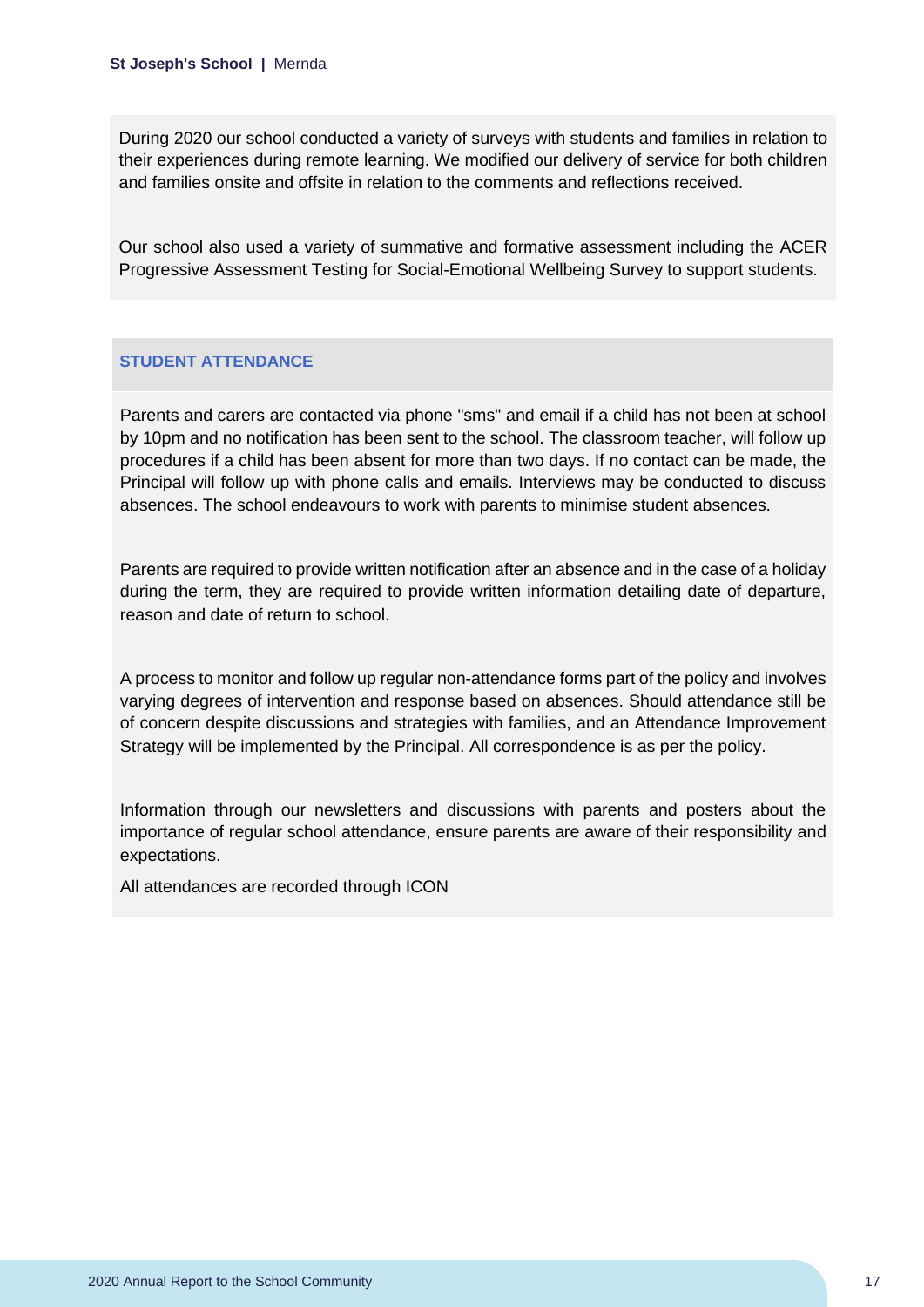## **AVERAGE STUDENT ATTENDANCE RATE BY YEAR LEVEL**

| <b>Y01</b>                 | 90.1% |
|----------------------------|-------|
| <b>Y02</b>                 | 90.6% |
| <b>Y03</b>                 | 90.0% |
| <b>Y04</b>                 | 92.9% |
| <b>Y05</b>                 | 94.3% |
| <b>Y06</b>                 | 93.5% |
| Overall average attendance | 91.9% |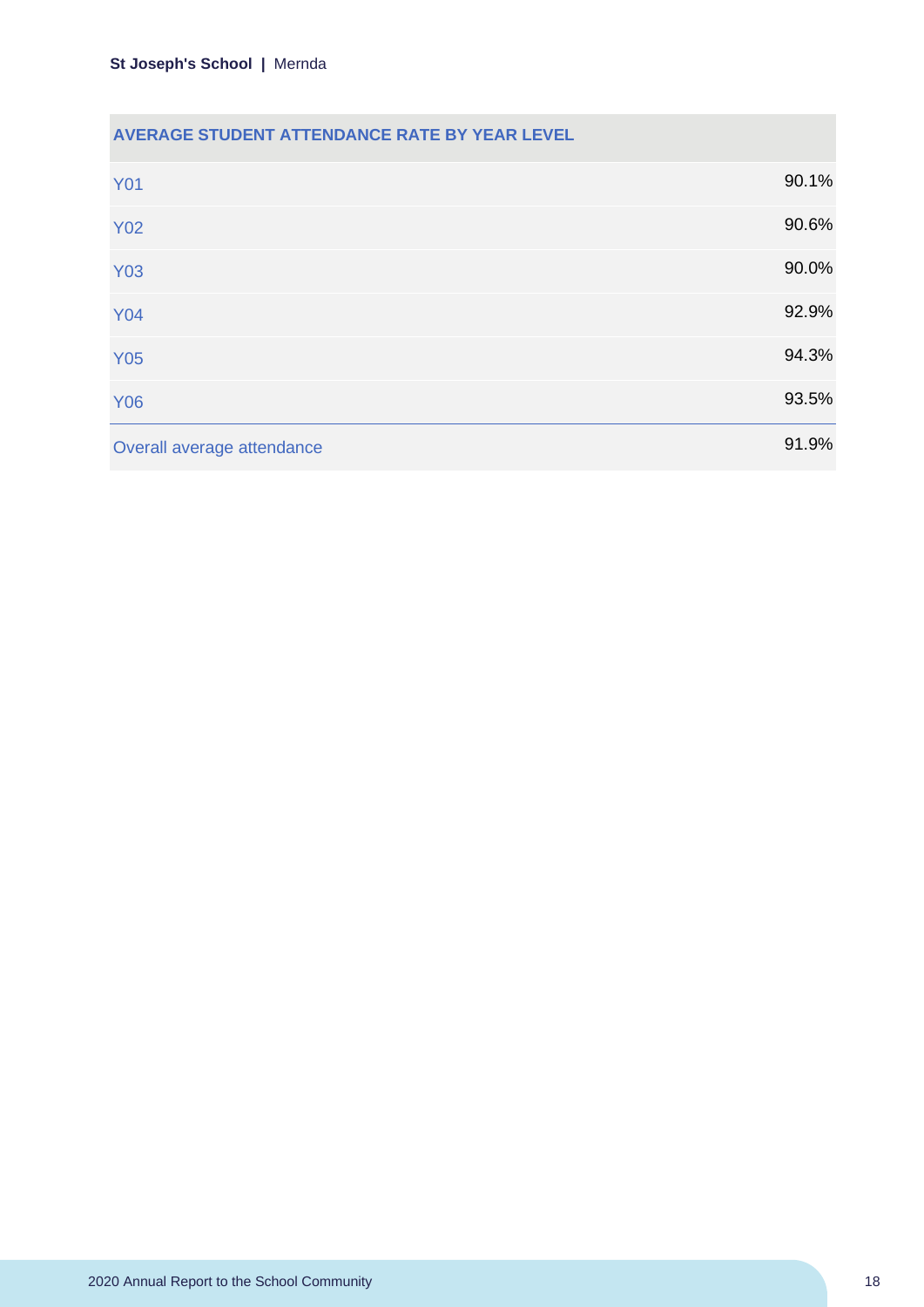# <span id="page-19-0"></span>**Child Safe Standards**

#### **Goals & Intended Outcomes**

## **Goal: To continue to develop and embed a formal and consistent approach to managing risks associated with child safety.**

Intended Outcomes:

That a clear and consistent process is established if any child is identified as unsafe.

That the child safety standards have active participation from all stakeholders: staff, students, families, Parish and the wider community.

## **Achievements**

Our policies and procedures take into account relevant legislative requirements within the state of Victoria, including the specific requirements of the Victorian Child Safe Standards as set out in the Ministerial Order No. 870. There are seven minimum Child Safe Standards with an overarching principle of inclusion which applies to each of the standards.

After ongoing consultation with all stakeholders we have completed and implemented:

- Child safety statement
- Code of conduct
- Child safety policy
- Risk management strategy
- Recruitment policy
- Mandatory reporting policy
- Working with children policy
- Professional development for all staff on child safety, mandatory reporting etc
- Dispositional curriculum
- An up to date record of all parents, volunteers and contractors with a Working with Children Check, where they sign into school using VPass on the Ipad
- All contractors sign commitment statement
- Embedding of policies and protocols in everyday practice
- Human resource practices
- Student participation and empowerment and student agency strategies
- Child safety risk management approaches
- Training of all teachers, non teaching staff, Parish staff and volunteers
- Implementation of "PROJECT Identifying and Responding to all Forms of Abuse in Victorian Schools"
- Strategies, policy and protocols addressing the principle of inclusion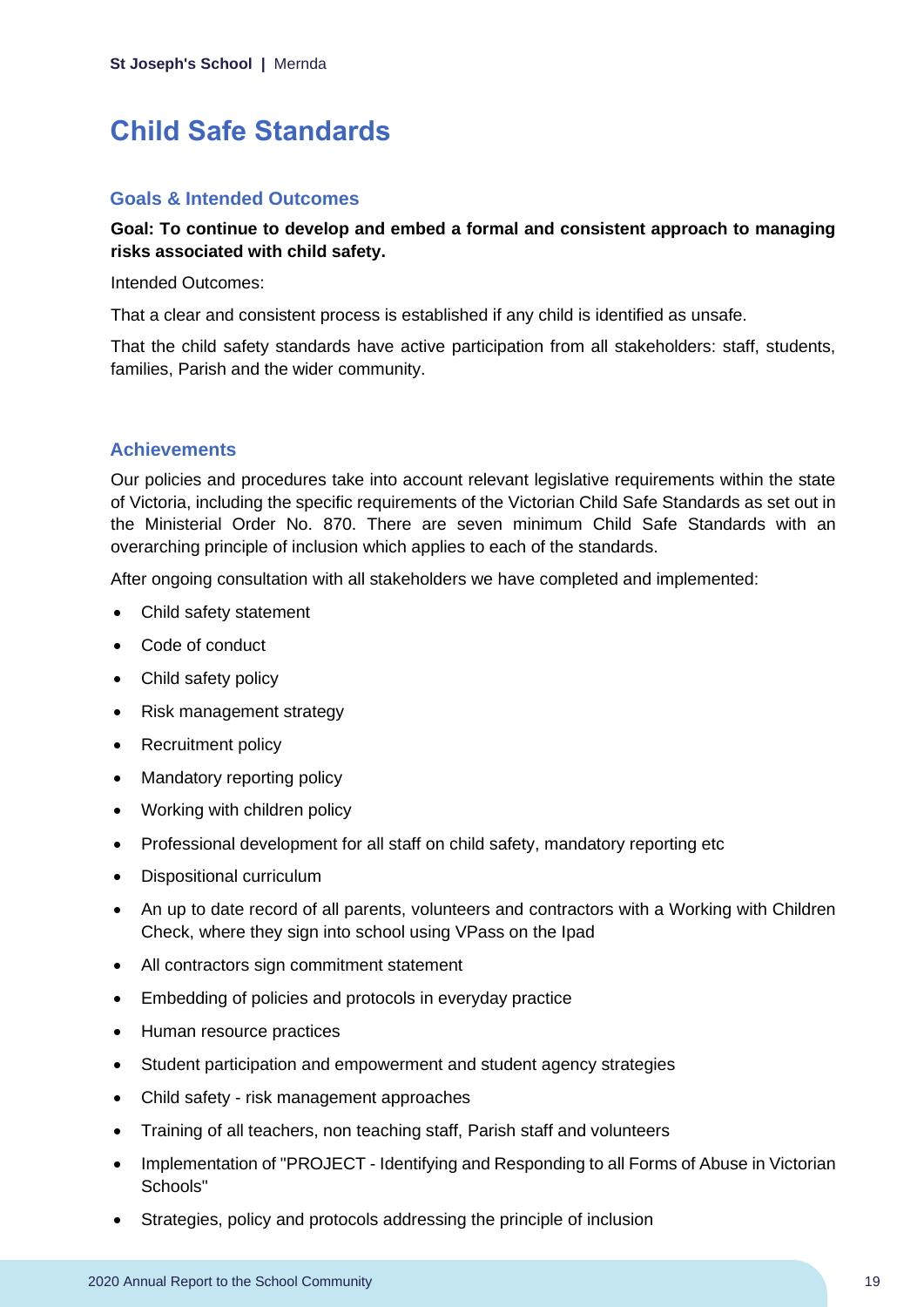- Child Safety Team
- Engagement of staff, families, Parish community in promoting child safety
- Child safety procedures is stated at every Parent or Parish session
- Implementation of 'PROTECT, Identifying and Responding to all Forms of Abuse in Victorian Schools'
- Student participation and empowerment strategies
- All staff applying for positions at St. Joseph's must fill in appropriate documentation as part of the application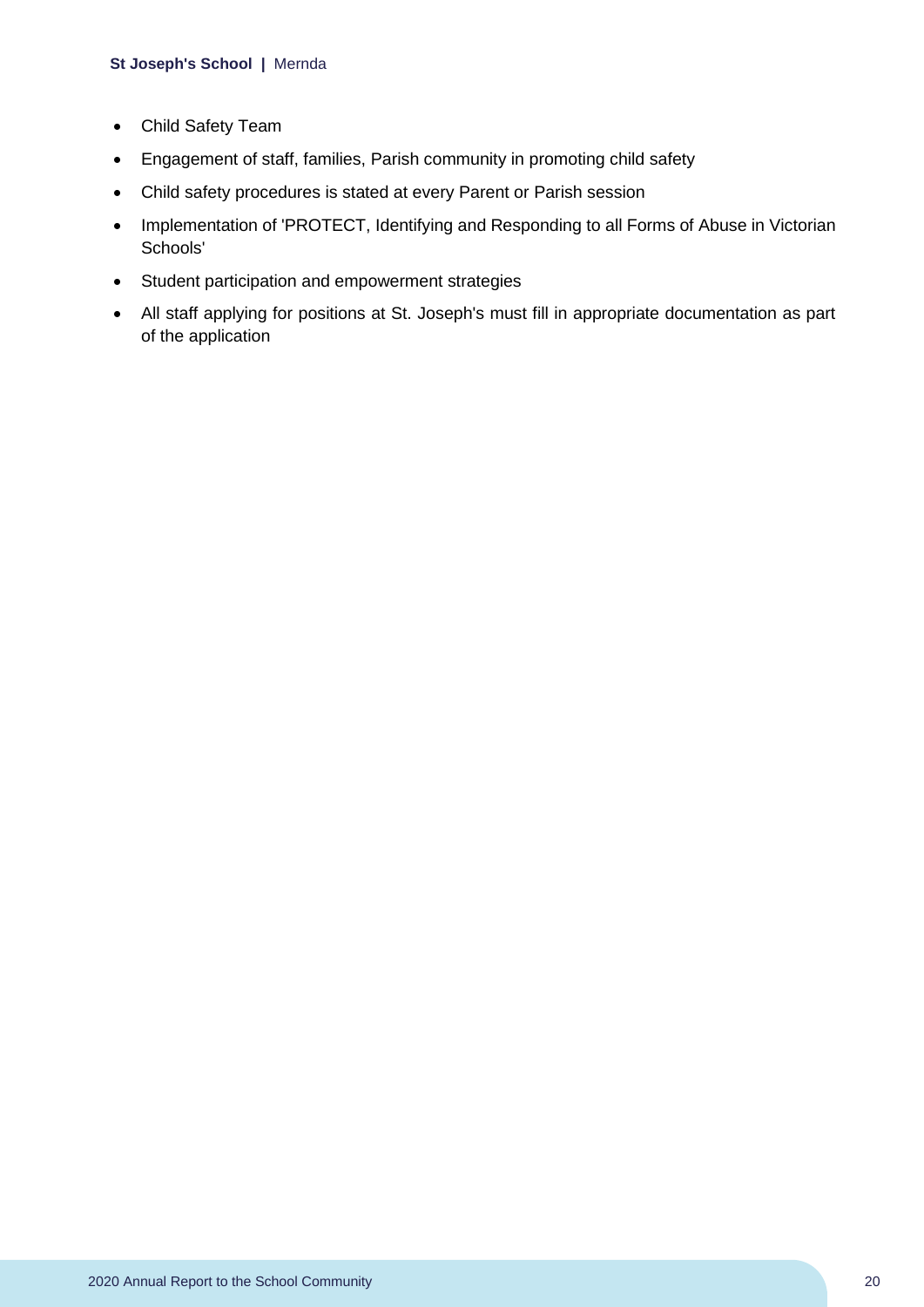# <span id="page-21-0"></span>**Leadership & Management**

## **Goals & Intended Outcomes**

#### **Goal: To build the capacity of staff to lead.**

Intended Outcomes:

- That the organisational climate of St Joseph's will be further improved
- That a consistent approach to evidence based learning to be visible
- That evidence based learning is supported by robust data and levels of evidence, nonnegotiables, strategic intervention and consistent monitoring and assessment to improve outcomes for students, wellbeing and safety
- That staff, student and parent empowerment and participation is strengthened.
- That the learning spaces are utilised more effectively and embed the philosophy and purpose

## **Achievements**

Our whole school approach to the ongoing development and sustaining of a Professional Learning Community has seen a number of areas as part of this strategy. Throughout 2020 the continued focus on professional learning to enhance and build teacher capacity has been maintained including via online platforms during remote learning.

We have been part of a Leading the Learning Collaborative. This project aims to build teacher capacity through collective efficacy using evidence to maximise impact on the learning of all. This project is designed to develop assessment capable students who know the learning, can describe where they are and use that information to select learning strategies to improve their work. *When students self assess regularly, track and share their progress, their confidence as learners grow. Their motivation to do well increases as does their achievement. Stiggins and Chappuis, 2010.* Students therefore, become engaged in a reflective review of their work, can set questions and create solutions and through peer assessment and self assessment can rework their learning. This Collective - using evidence based learning consists of five schools. We decided as a group to continue to work together to build teacher capacity through various professional learning sessions throughout the year. Opportunity exists for all staff members to visit and work alongside other staff from other schools through this collective. It has had a huge impact on building teacher capacity, sharing resources and staff experiencing leadership opportunities through a distributive approach. We engaged Helen Butler, to support us as a critical friend and to lead professional learning. Our focus all year was to enrich learning opportunities for all through the learning model through the lens of feedback though a variety of avenues such as facilitated planning and learning walks.

Weekly meetings with the Parish Priest, Leadership Team, and Professional Learning Teams promote and maintain a consistent approach that is transparent. These meetings ensure that charters, policies and structures are current and are focussed on collegial discussions and professional development. Staff committees such as Religious Education, Sustainability and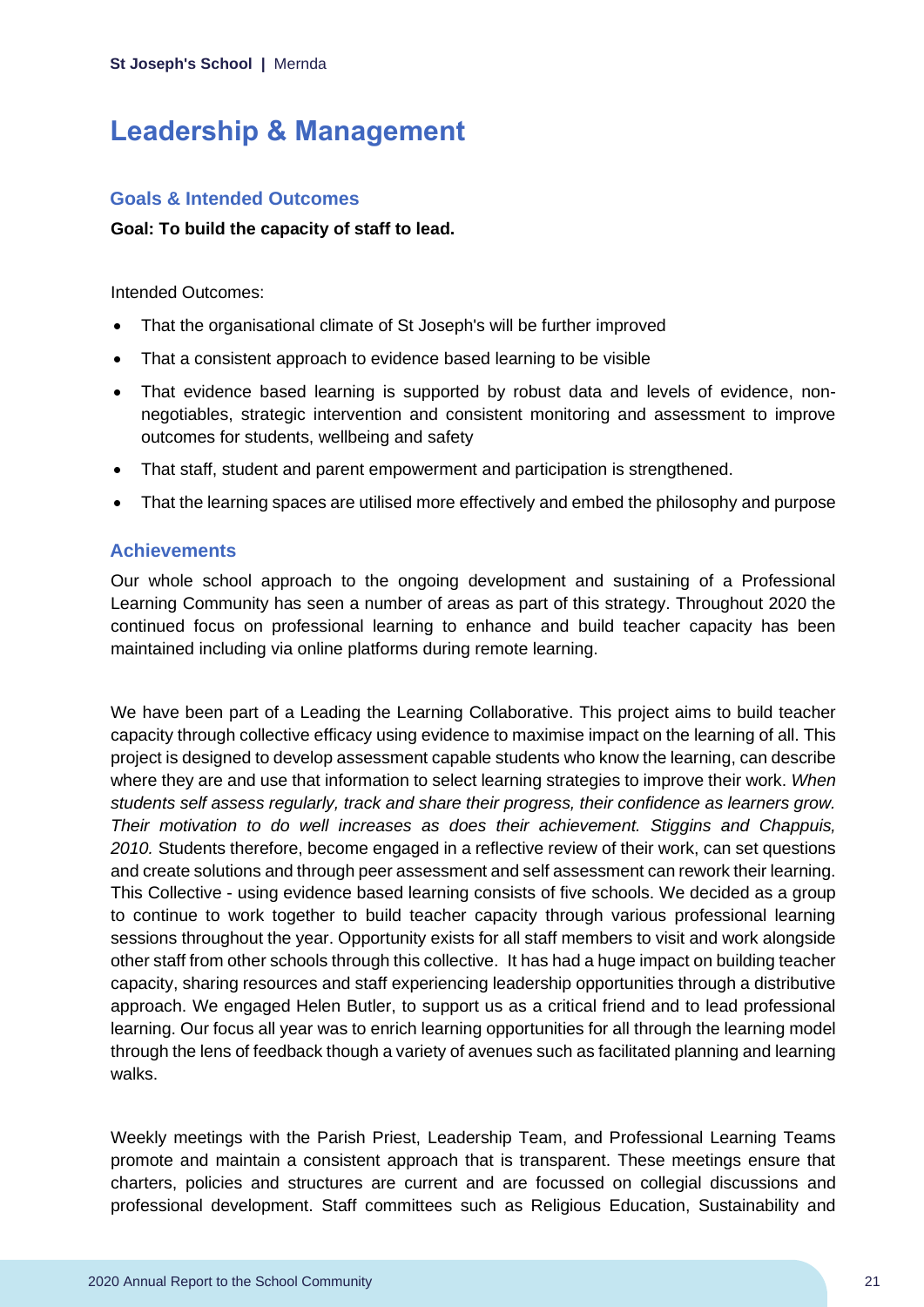other event committees were formed and organised various activities throughout our school year to maximise connections especially throughout remote learning.

We encourage, support and promote a culture that seeks evidence for action. We support and challenge colleagues to seek and critically evaluate new ideas and practices in teaching, learning and assessment. We have a shared responsibility for monitoring and maintaining a positive school climate. Professional conversations are provided for teachers through a lens of goal setting and action research. Each term staff sit with the Principal and another leadership personnel to discuss and formulate learning goals based on evidence that they bring with them to the conversation. The goal is based on the educational requirements of the children in their care. The staff are also provided with a relational trust mentor that will support them throughout the year and provide feedback based on their goal. Staff recognise that they are supported by school leadership through the implementation of planning days each term, a meeting free week once a term, facilitated planning and learning conversations.

The leadership team aspire to a model of distributive and instructional leadership and there is an evidence of leaders and staff collaborating. St. Joseph's also has a procedure of staff shadowing leaders to gain capacity and in turn a succession model of leadership.

#### **EXPENDITURE AND TEACHER PARTICIPATION IN PROFESSIONAL LEARNING**

#### Description of Professional Learning undertaken in 2020

Professional Learning Activities via various platforms including webinars etc, that staff has undertaken in 2020

- **Interactive Catholic Online Network (ICON)**
- **Developing a School Emergency Management Plan**
- **Mathematics - Expert Teaching**
- **Evidence Based Learning Collective**
- **Religious Education Network**
- **Social Justice and Catholic Identity**
- **Visible Learning - Impact Coaching, Evidence, Feedback**
- **Targeted Assessment**
- **Coaching sessions**
- **Intervention Framework**
- **Handling Difficult Conversations**
- **Record of Oral Language Analysis**
- **Discovery Based inquiry**
- **Pat R and Pat M Analysis**
- **Wellbeing Networks**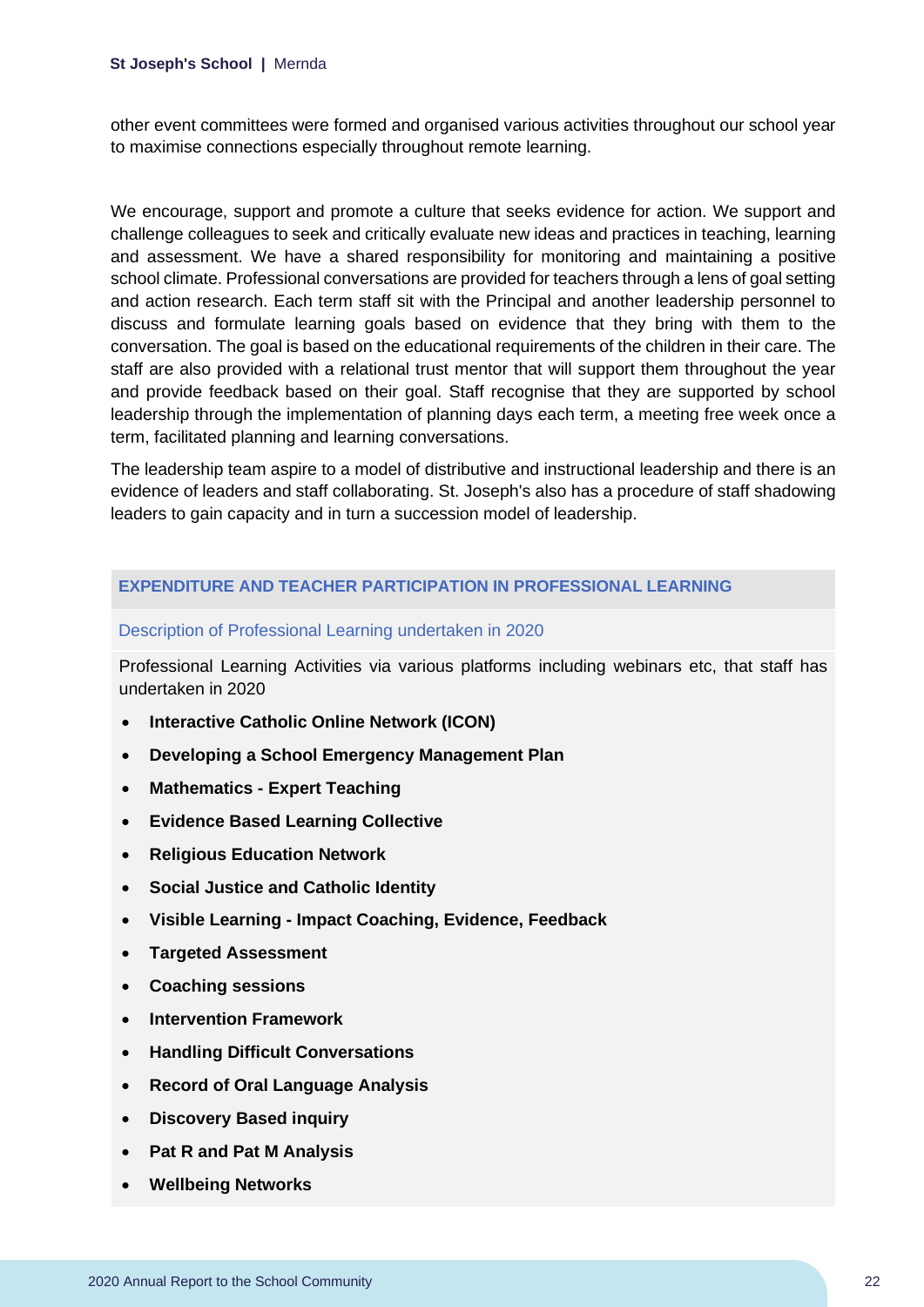- **First Aid Training**
- **Religious Education Networks**
- **Literacy and Numeracy Networks**
- **Deputy Principal Networks**
- **Principal Networks**
- **Principal and Parish Priest Networks**
- **Family School Partnerships Collective**
- **Curriculum planning**
- **NCCD professional development**
- **Expert teams**
- **Creating a Culture of Thinking - Ron Richart**
- **Understanding the Achievement Standards in the RE curriculum**
- **NAPLAN online professional learning and analysis workshop**
- **Cert 3 - LSO**
- **Dan Pietro for behavioural management**
- **HALT assessor training**

Number of teachers who participated in PL in 2020 40

Average expenditure per teacher for PL  $$205$ 

#### **TEACHER SATISFACTION**

Teacher satisfaction was reflected upon using a variety of tools including surveys from all stakeholders, data gathered from professional conversations, meetings including PSGs, parent teacher interviews

| <b>TEACHING STAFF ATTENDANCE RATE</b> |          |
|---------------------------------------|----------|
| <b>Teaching Staff Attendance Rate</b> | 92.3%    |
|                                       |          |
| <b>ALL STAFF RETENTION RATE</b>       |          |
| <b>Staff Retention Rate</b>           | $82.4\%$ |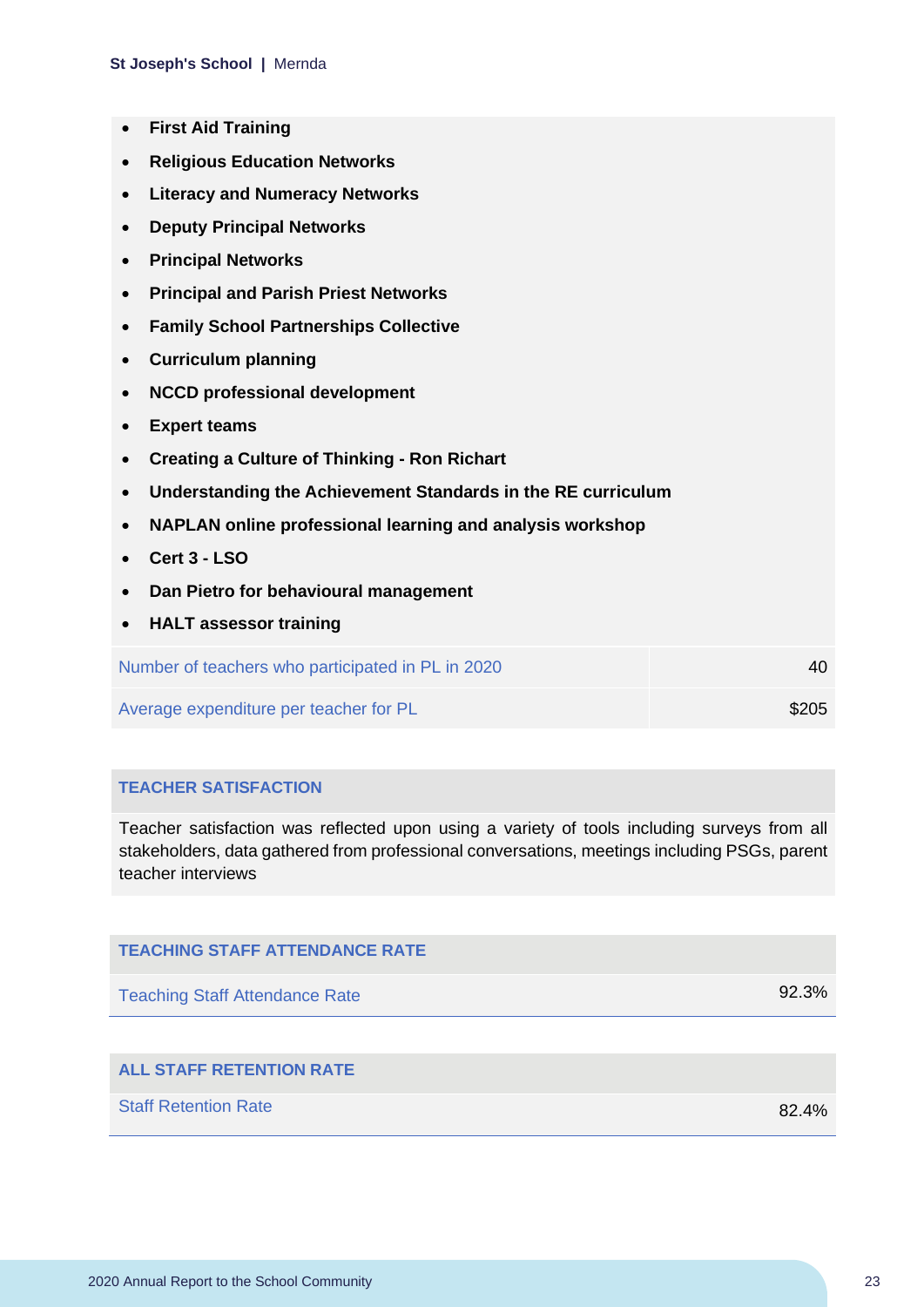| <b>TEACHER QUALIFICATIONS</b>   |       |
|---------------------------------|-------|
| <b>Doctorate</b>                | 0.0%  |
| <b>Masters</b>                  | 6.7%  |
| Graduate                        | 20.0% |
| <b>Graduate Certificate</b>     | 13.3% |
| <b>Bachelor Degree</b>          | 73.3% |
| <b>Advanced Diploma</b>         | 40.0% |
| <b>No Qualifications Listed</b> | 0.0%  |

| <b>STAFF COMPOSITION</b>              |      |
|---------------------------------------|------|
| <b>Principal Class (Headcount)</b>    | 3.0  |
| <b>Teaching Staff (Headcount)</b>     | 28.0 |
| <b>Teaching Staff (FTE)</b>           | 22.9 |
| Non-Teaching Staff (Headcount)        | 16.0 |
| Non-Teaching Staff (FTE)              | 13.8 |
| Indigenous Teaching Staff (Headcount) | 1.0  |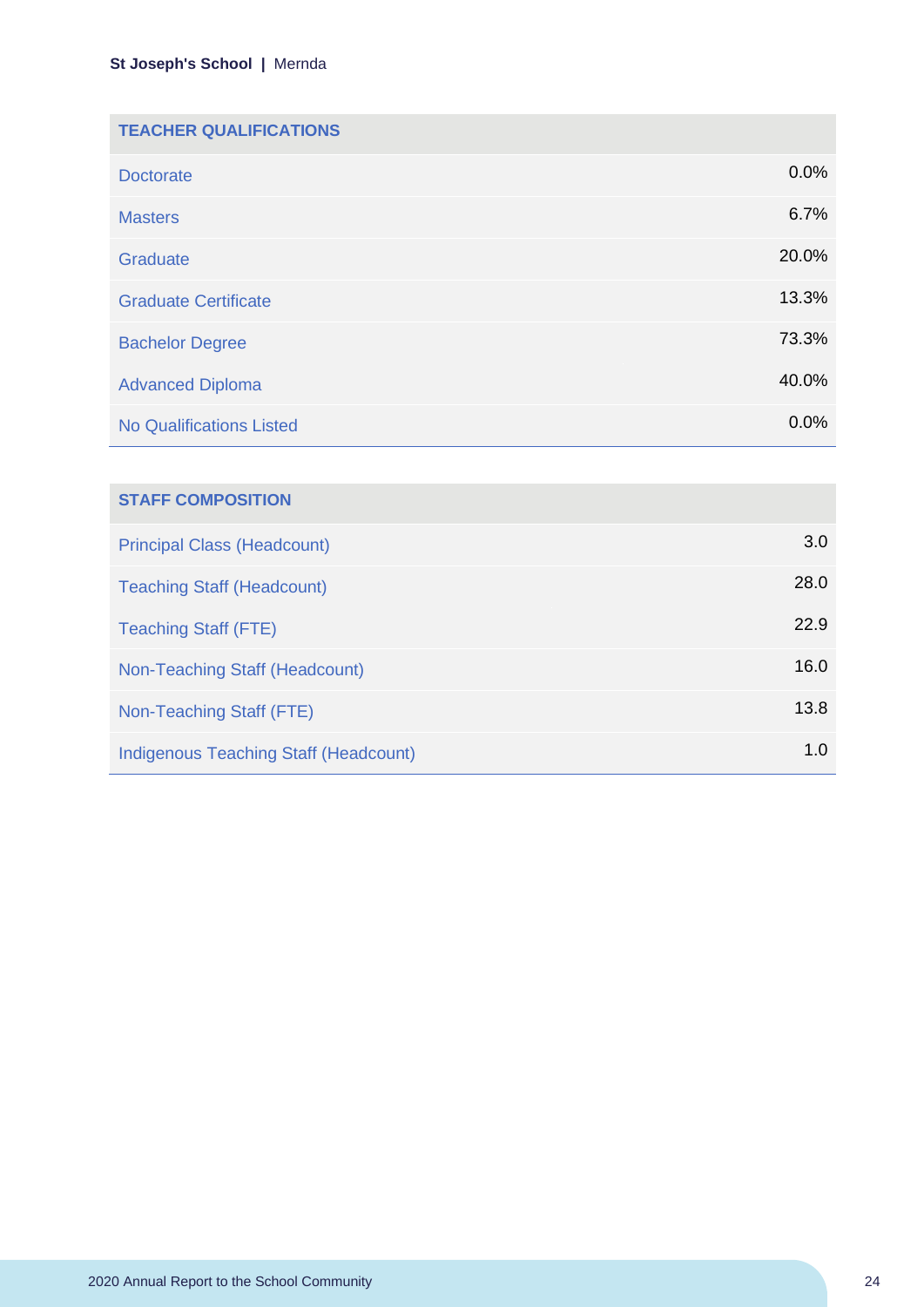# <span id="page-25-0"></span>**School Community**

## **Goals & Intended Outcomes**

**Goal: To build sustainable relationships within the parent community, local community and beyond in order to enhance student learning**

#### Intended Outcomes

- That we build and strengthen partnerships for learning with our school community and parish
- That we improve our connectedness to the wider community as an outward facing school to promote the St. Joseph's ethos.
- That communication with the school community is fostered and promoted to strengthen engagement.

#### **Achievements**

During 2020 St Joseph's Catholic Primary School has continued to strive for connectedness to the wider community, increasing the inclusivity with students, parents, grandparents and the Parish and community. The school continues its dedication to the community with the ongoing position of a Community Leader. The Parent and Friends Association (PFA) is once again under the guidance and direction of the school leadership to ensure the PFA maintains its connectedness to the school and the School Vision.

The Welcome Barbecue was a major fund-raising event with an estimated 400 plus community members attending the evening and fostering the community spirit. Although fundraising was not the prime focus for the evening the inclusion of the Jumping Castle and Mini Golf all added to the great atmosphere with a sausage sizzle, homemade focaccias and fairy floss. This event always follows our Beginning of the Year Mass where our School leaders are presented to Father Martin and the community.

Due to COVID-19 we had to restructure our communication platforms for our community as we entered into a new online normal. The leadership team put together the online platforms for our community, which consisted of Google Classroom, Google Docs and Google meets. These platforms were both available for online learning, parent meetings as well as further community events. There were also a variety of APPS made available such as Skool bag app and Class Dojo Blog that kept our parents well informed throughout the year.

To enhance parent engagement and allow parents to be informed as to where their child is at, we implemented our parent conversations via the google meet platform, mid-year before reports had been sent home. Parents and teachers came together to celebrate successes and set future goals.

INGOMA continued online every morning during Remote Learning of which further improved student attendance and input while they were learning from home. Towards the second half of the year we organised some social gatherings online such as virtual discos per year level and a